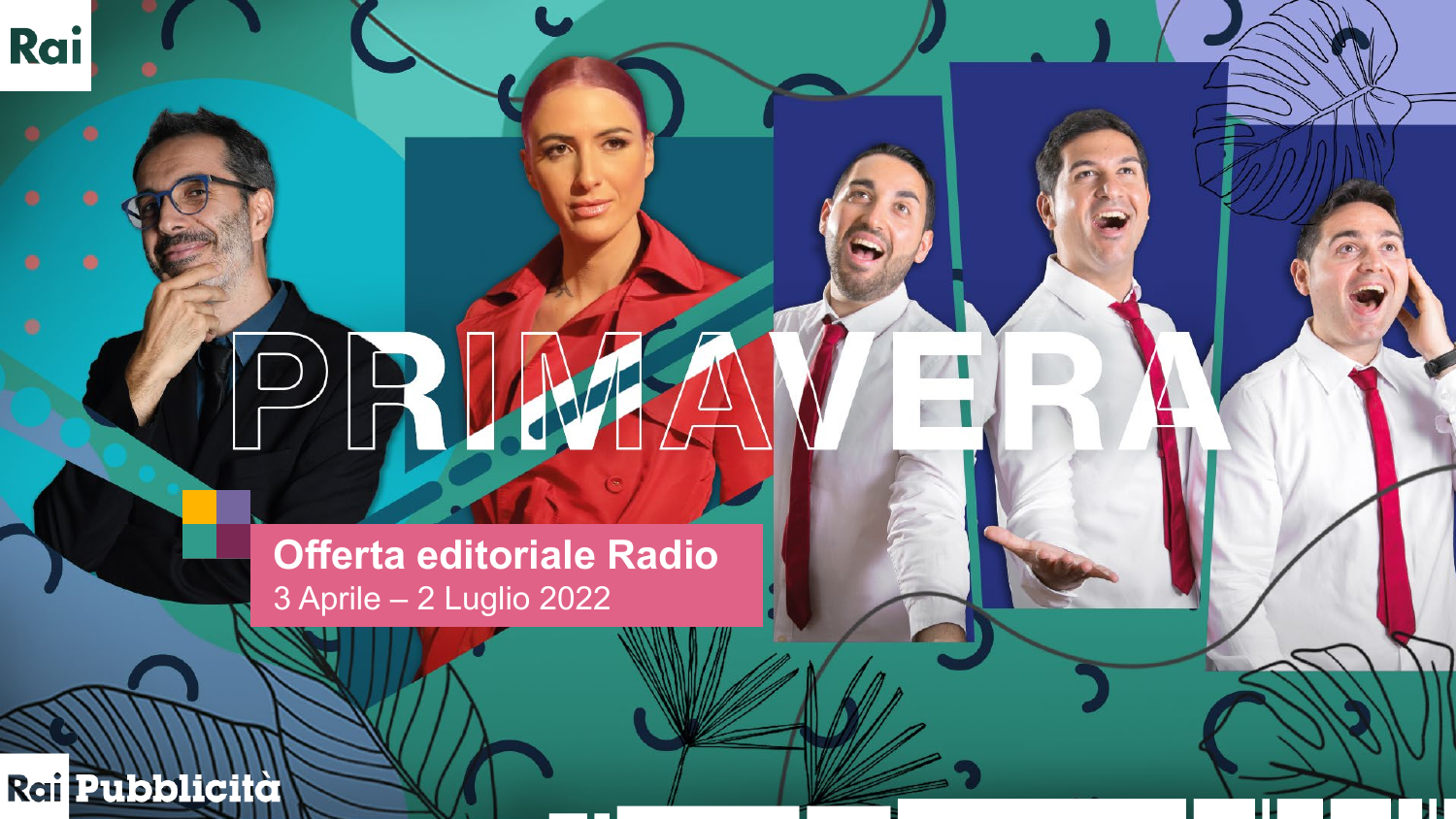| D                                              | 3 APRILE - 2 LUGLIO 2022   | M                       | M                    | G | $\mathbf V$                  | S                         |  |
|------------------------------------------------|----------------------------|-------------------------|----------------------|---|------------------------------|---------------------------|--|
|                                                |                            |                         | GR1                  |   |                              |                           |  |
|                                                |                            |                         |                      |   |                              | GR <sub>1</sub>           |  |
|                                                |                            |                         | <b>MOKA</b>          |   |                              |                           |  |
| EST-OVEST (TgR)                                |                            |                         |                      |   |                              | I PODCAST DI RADIO1       |  |
|                                                |                            |                         | ONDAVERDE            |   |                              |                           |  |
| GR <sub>1</sub>                                |                            |                         | GR <sub>1</sub>      |   |                              | GR <sub>1</sub>           |  |
|                                                |                            |                         | <b>MOKA</b>          |   |                              |                           |  |
| <b>CULTO EVANGELICO</b>                        |                            |                         |                      |   |                              | <b>L'ARIA CHE RESPIRI</b> |  |
|                                                |                            |                         | <b>JACK FOLLA</b>    |   |                              |                           |  |
| GR <sub>1</sub>                                |                            |                         | GR <sub>1</sub>      |   |                              | GR <sub>1</sub>           |  |
|                                                |                            |                         |                      |   |                              |                           |  |
|                                                |                            |                         | <b>GR REGIONE</b>    |   |                              | <b>GR REGIONE</b>         |  |
| <b>EXTRATIME</b>                               |                            |                         |                      |   |                              |                           |  |
| ONDAVERDE                                      |                            |                         |                      |   |                              | ONDAVERDE                 |  |
|                                                | TUTTI<br>IN CLASSE         |                         | <b>RADIO ANCH'IO</b> |   |                              |                           |  |
| <b>VOCI DAL MONDO</b>                          |                            |                         |                      |   |                              | <b>CAFFE' EUROPA</b>      |  |
|                                                |                            |                         | ONDAVERDE            |   |                              |                           |  |
|                                                |                            |                         |                      |   |                              |                           |  |
| GR <sub>1</sub>                                |                            |                         | GR <sub>1</sub>      |   |                              | GR <sub>1</sub>           |  |
| <b>GR 1 SPORT</b>                              |                            |                         |                      |   |                              | <b>GR 1 SPORT</b>         |  |
| ONDAVERDE                                      |                            |                         | <b>GR 1 SPORT</b>    |   |                              | ONDAVERDE                 |  |
|                                                |                            |                         |                      |   |                              |                           |  |
| TOP CAR MOTORI E                               | <b>RADIO ANCH'IO SPORT</b> |                         | <b>RADIO ANCH'IO</b> |   |                              | <b>SABATO ANCH'IO</b>     |  |
| <b>DINTORNI</b>                                |                            |                         |                      |   |                              |                           |  |
|                                                |                            |                         |                      |   |                              |                           |  |
| GR <sub>1</sub>                                |                            |                         | GR <sub>1</sub>      |   |                              | GR <sub>1</sub>           |  |
|                                                |                            |                         |                      |   |                              |                           |  |
| <b>VITTORIA</b>                                | <b>RADIO ANCH'IO SPORT</b> |                         | <b>RADIO ANCH'IO</b> |   |                              |                           |  |
|                                                |                            |                         |                      |   |                              |                           |  |
|                                                |                            |                         |                      |   |                              | <b>INVIATO SPECIALE</b>   |  |
| <b>MANGIAFUOCO</b>                             |                            |                         | <b>FORREST</b>       |   |                              |                           |  |
|                                                |                            |                         |                      |   |                              |                           |  |
|                                                |                            |                         |                      |   |                              |                           |  |
| GR <sub>1</sub>                                |                            |                         | GR <sub>1</sub>      |   |                              | GR <sub>1</sub>           |  |
| <b>GREEN ZONE</b>                              |                            |                         |                      |   |                              | <b>MARY POP LIVE</b>      |  |
|                                                |                            |                         | <b>FORREST</b>       |   |                              |                           |  |
| ONDAVERDE                                      |                            |                         |                      |   |                              | ONDAVERDE                 |  |
| <b>BABELE. I SENTIERI</b><br><b>DELLA FEDE</b> |                            |                         |                      |   |                              |                           |  |
| <b>IN VIAGGIO CON</b>                          |                            |                         | CHE GIORNO E'        |   |                              | <b>MARY POP LIVE</b>      |  |
| <b>FRANCESCO</b>                               |                            |                         |                      |   |                              |                           |  |
| LA FINESTRA SU SAN PIETRO                      |                            |                         |                      |   |                              |                           |  |
|                                                |                            |                         | GR <sub>1</sub>      |   |                              | GR <sub>1</sub>           |  |
|                                                |                            |                         |                      |   |                              |                           |  |
|                                                |                            |                         | CHE GIORNO E'        |   |                              | <b>RADIO DI BORDO</b>     |  |
| <b>SANTA MESSA</b>                             |                            |                         |                      |   |                              |                           |  |
|                                                |                            |                         |                      |   |                              |                           |  |
|                                                |                            |                         | ONDAVERDE            |   |                              |                           |  |
|                                                |                            |                         |                      |   |                              |                           |  |
| LA FINESTRA SU SAN PIETRO                      |                            | <b>FORMATO FAMIGLIA</b> |                      |   | <b>FORMATO FAMIGLIA LIFE</b> | <b>ETA BETA</b>           |  |
| GR <sub>1</sub><br>LA FINESTRA SU SAN PIETRO   |                            |                         |                      |   |                              |                           |  |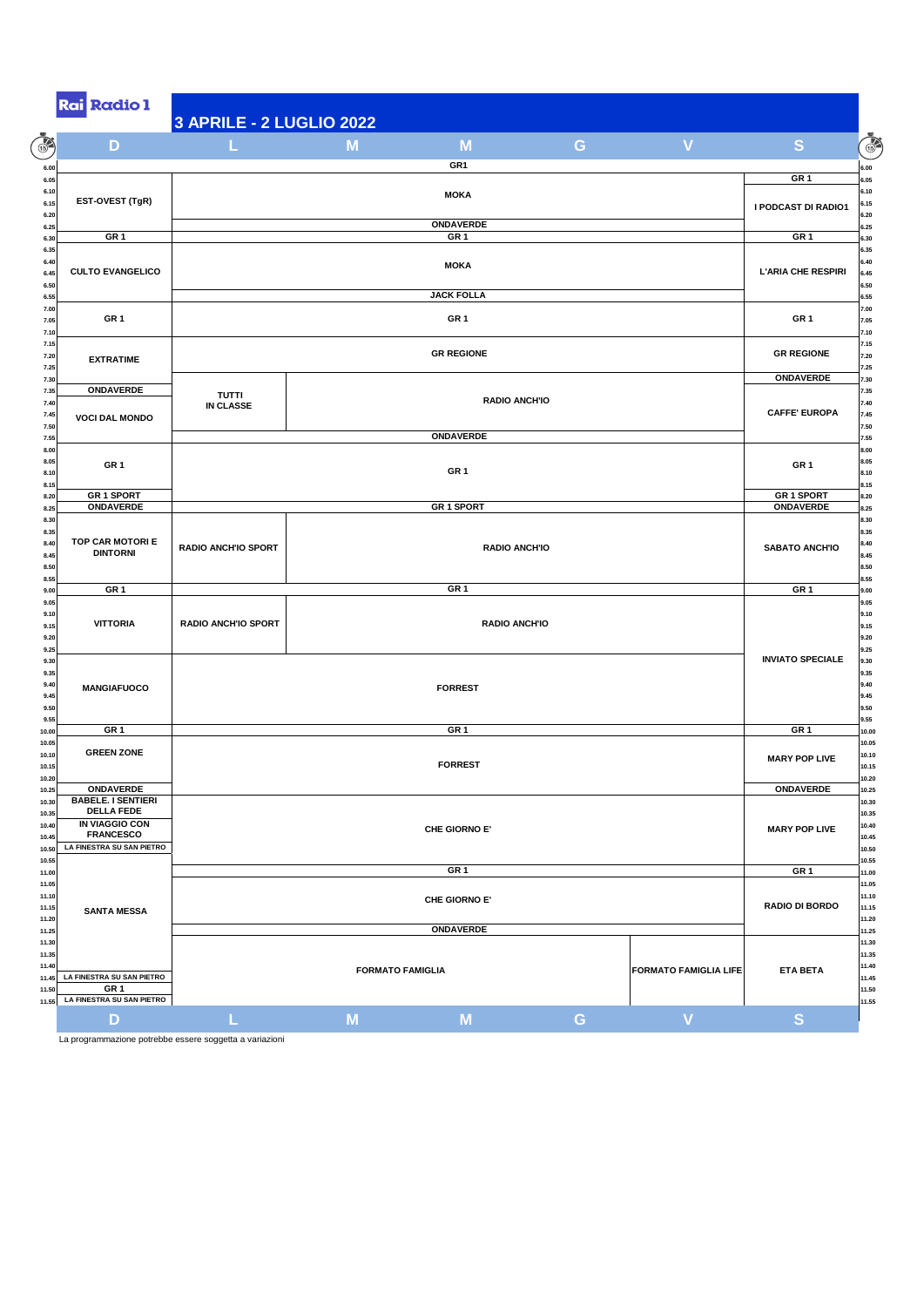| D                                                             |                                              | M                                                                 | М                         | G | $\overline{\mathsf{V}}$ | S                                                             |  |
|---------------------------------------------------------------|----------------------------------------------|-------------------------------------------------------------------|---------------------------|---|-------------------------|---------------------------------------------------------------|--|
| <b>LA FINESTRA SU SAN</b><br>PIETRO - ANGELUS                 |                                              |                                                                   | GR <sub>1</sub>           |   |                         | GR <sub>1</sub>                                               |  |
| <b>GR REGIONE</b>                                             |                                              |                                                                   | <b>GR REGIONE</b>         |   |                         | <b>GR REGIONE</b>                                             |  |
| <b>DOMENICA SPORT</b>                                         |                                              |                                                                   |                           |   |                         | <b>ONDAVERDE</b>                                              |  |
| <b>CALCIO: ANTICIPO</b><br><b>CAMPIONATO SERIE A</b>          |                                              |                                                                   | SPORTELLO ITALIA RECOVERY |   |                         | <b>IN PRIMA FILA</b>                                          |  |
|                                                               |                                              |                                                                   | GR1                       |   |                         | GR <sub>1</sub>                                               |  |
| <b>GR1</b><br><b>ONDAVERDE</b>                                |                                              |                                                                   | <b>GR1SPORT</b>           |   |                         |                                                               |  |
| <b>CALCIO: ANTICIPO</b>                                       |                                              | UN GIORNO DA PECORA                                               |                           |   |                         |                                                               |  |
| <b>CAMPIONATO SERIE A</b>                                     |                                              |                                                                   | GR <sub>1</sub>           |   |                         | GR <sub>1</sub>                                               |  |
|                                                               | <b>DOMENICA SPORT</b>                        |                                                                   |                           |   |                         |                                                               |  |
| GR1                                                           |                                              |                                                                   | UN GIORNO DA PECORA       |   |                         | ONDAVERDE                                                     |  |
| <b>ONDAVERDE</b><br><b>DOMENICA SPORT</b>                     |                                              | (6-29/5, eccetto 9,16,23/5: Giro d'Italia. Sulle strade del giro) |                           |   |                         |                                                               |  |
|                                                               |                                              |                                                                   | GR <sub>1</sub>           |   |                         |                                                               |  |
| TUTTO IL CALCIO<br><b>MINUTO PER MINUTO</b><br><b>SERIE A</b> | JACK FOLLA UN DJ NEL BRACCIO DELLA MORTE     |                                                                   |                           |   |                         | TUTTO IL CALCIO<br><b>MINUTO PER MINUTO</b><br><b>SERIE B</b> |  |
|                                                               |                                              | <b>ONDAVERDE</b>                                                  |                           |   |                         |                                                               |  |
| GR 1                                                          |                                              | RADIO1 IN VIVAVOCE                                                |                           |   |                         |                                                               |  |
|                                                               | GR <sub>1</sub><br><b>RADIO1 IN VIVAVOCE</b> |                                                                   |                           |   |                         |                                                               |  |
| TUTTO IL CALCIO<br><b>MINUTO PER MINUTO</b><br><b>SERIE A</b> |                                              |                                                                   |                           |   |                         |                                                               |  |
| GR <sub>1</sub>                                               |                                              |                                                                   | GR <sub>1</sub>           |   |                         | GR <sub>1</sub>                                               |  |
|                                                               | IL MIX DELLE CINQUE                          |                                                                   |                           |   |                         |                                                               |  |
| <b>DOMENICA SPORT</b>                                         | <b>ITALIA SOTTO INCHIESTA</b>                |                                                                   |                           |   |                         | <b>SABATO SPORT</b>                                           |  |
| D                                                             |                                              | M                                                                 | М                         | G | V                       | S                                                             |  |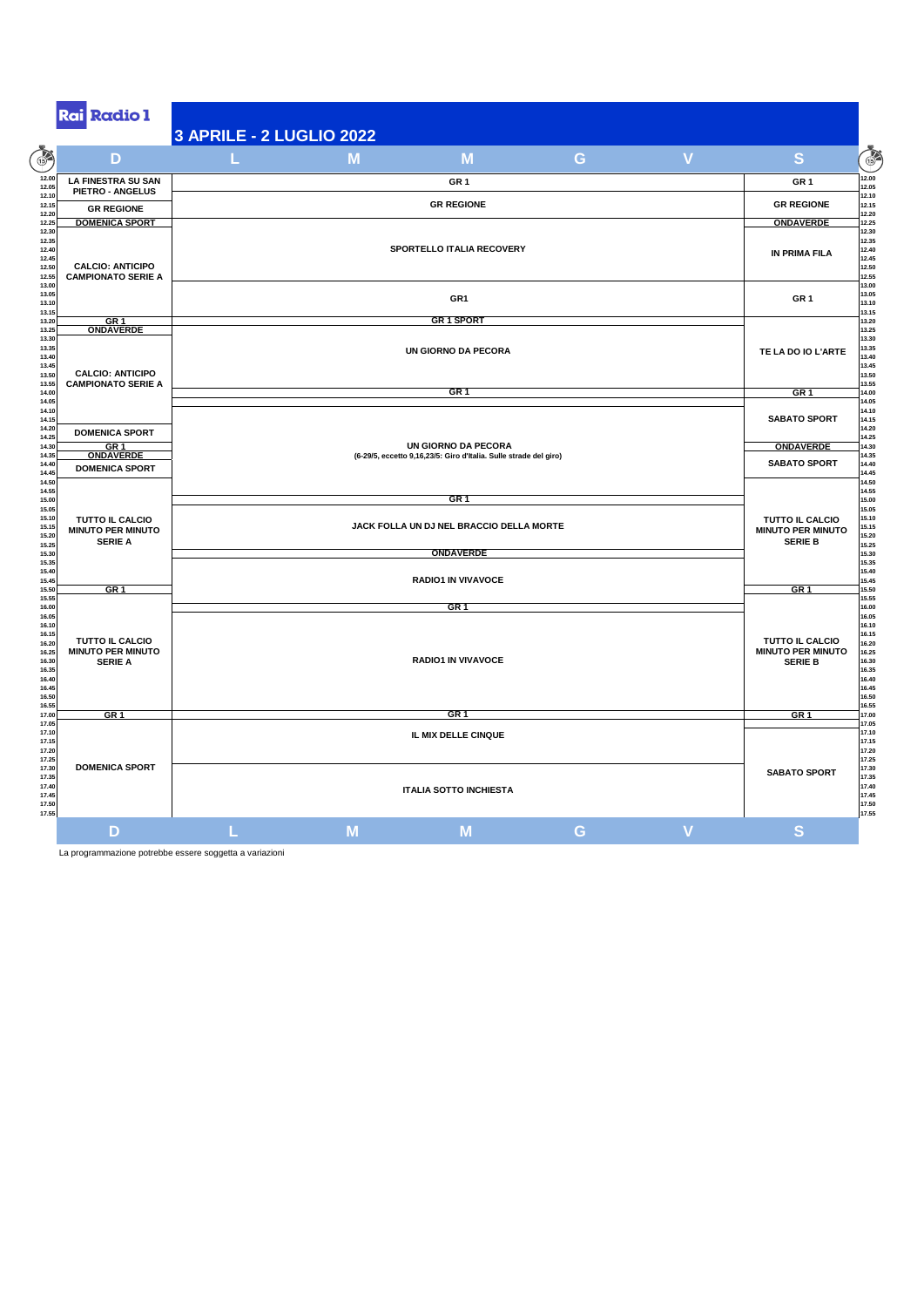| D                                            |                                                                 | M | М                                            | G | $\overline{\mathsf{V}}$ | S                                                     |  |  |
|----------------------------------------------|-----------------------------------------------------------------|---|----------------------------------------------|---|-------------------------|-------------------------------------------------------|--|--|
|                                              |                                                                 |   | <b>GR 1 FOCUS ECONOMIA</b>                   |   |                         |                                                       |  |  |
|                                              |                                                                 |   |                                              |   |                         |                                                       |  |  |
| <b>CALCIO POSTICIPO</b>                      |                                                                 |   | <b>ITALIA SOTTO INCHIESTA</b>                |   |                         | <b>CALCIO ANTICIPO SERIE</b>                          |  |  |
| <b>SERIE A</b>                               |                                                                 |   | ONDAVERDE                                    |   |                         | <b>A - POSTICIPO SERIE B</b>                          |  |  |
|                                              |                                                                 |   | <b>GR REGIONE</b>                            |   |                         |                                                       |  |  |
|                                              |                                                                 |   |                                              |   |                         |                                                       |  |  |
| GR <sub>1</sub>                              |                                                                 |   | <b>ZAPPING</b>                               |   |                         | GR <sub>1</sub>                                       |  |  |
| <b>ONDAVERDE</b>                             |                                                                 |   |                                              |   |                         | ONDAVERDE                                             |  |  |
|                                              |                                                                 |   | GR <sub>1</sub>                              |   |                         |                                                       |  |  |
|                                              |                                                                 |   |                                              |   |                         |                                                       |  |  |
| <b>CALCIO POSTICIPO</b><br><b>SERIE A</b>    |                                                                 |   | <b>GR1SPORT</b>                              |   |                         | <b>CALCIO ANTICIPO SERIE</b><br>A - POSTICIPO SERIE B |  |  |
|                                              |                                                                 |   |                                              |   |                         |                                                       |  |  |
|                                              |                                                                 |   |                                              |   |                         |                                                       |  |  |
|                                              |                                                                 |   |                                              |   |                         |                                                       |  |  |
| <b>DOMENICA SPORT</b>                        |                                                                 |   |                                              |   |                         | <b>SABATO SPORT</b>                                   |  |  |
| GR <sub>1</sub><br><b>ASCOLTA SI FA SERA</b> |                                                                 |   | <b>ZAPPING</b>                               |   |                         | GR <sub>1</sub><br><b>ASCOLTA SI FA SERA</b>          |  |  |
|                                              |                                                                 |   |                                              |   |                         |                                                       |  |  |
| <b>DOMENICA SPORT</b>                        |                                                                 |   |                                              |   |                         |                                                       |  |  |
|                                              |                                                                 |   |                                              |   |                         | <b>SABATO SPORT</b>                                   |  |  |
|                                              |                                                                 |   |                                              |   |                         |                                                       |  |  |
|                                              |                                                                 |   |                                              |   |                         |                                                       |  |  |
|                                              |                                                                 |   | ZONA CESARINI ANTEPRIMA                      |   |                         |                                                       |  |  |
| <b>CALCIO POSTICIPO</b>                      |                                                                 |   | GR <sub>1</sub><br><b>ASCOLTA SI FA SERA</b> |   |                         | CALCIO ANTICIPO SERIE 21.05                           |  |  |
| SERIE A - B                                  |                                                                 |   |                                              |   |                         | $A - B$                                               |  |  |
|                                              | ZONA CESARINI - (Calcio Serie B, lun e ven)<br><b>ONDAVERDE</b> |   |                                              |   |                         |                                                       |  |  |
|                                              |                                                                 |   |                                              |   |                         |                                                       |  |  |
| GR 1                                         |                                                                 |   |                                              |   |                         | GR <sub>1</sub>                                       |  |  |
| <b>ONDAVERDE</b>                             |                                                                 |   | <b>ZONA CESARINI</b>                         |   |                         | <b>ONDAVERDE</b>                                      |  |  |
|                                              |                                                                 |   |                                              |   |                         |                                                       |  |  |
| <b>CALCIO POSTICIPO</b>                      |                                                                 |   | GR <sub>1</sub>                              |   |                         | <b>CALCIO ANTICIPO SERIE</b>                          |  |  |
| SERIE A - B                                  |                                                                 |   |                                              |   |                         | A - B                                                 |  |  |
|                                              |                                                                 |   |                                              |   |                         |                                                       |  |  |
|                                              |                                                                 |   | <b>ZONA CESARINI</b>                         |   |                         |                                                       |  |  |
|                                              |                                                                 |   |                                              |   |                         |                                                       |  |  |
| <b>DOMENICA SPORT</b>                        |                                                                 |   |                                              |   |                         | <b>SABATO SPORT</b>                                   |  |  |
|                                              |                                                                 |   |                                              |   |                         |                                                       |  |  |
| GR <sub>1</sub>                              |                                                                 |   | GR <sub>1</sub>                              |   |                         | GR <sub>1</sub>                                       |  |  |
|                                              |                                                                 |   |                                              |   |                         |                                                       |  |  |
| <b>DOMENICA SPORT</b>                        |                                                                 |   | <b>RADIO1 MUSIC CLUB</b>                     |   |                         | <b>SABATO SPORT</b>                                   |  |  |
|                                              | RADIO1                                                          |   |                                              |   |                         |                                                       |  |  |
| ONDAVERDE                                    | <b>PLOT MACHINE</b>                                             |   |                                              |   |                         | ONDAVERDE                                             |  |  |
| <b>NUMERI PRIMI</b>                          |                                                                 |   | TRA POCO IN EDICOLA                          |   |                         | IL PESCATORE DI PERLE <sup>23.45</sup>                |  |  |
|                                              |                                                                 |   |                                              |   |                         |                                                       |  |  |
| <b>ACCESSO</b>                               |                                                                 |   |                                              |   |                         |                                                       |  |  |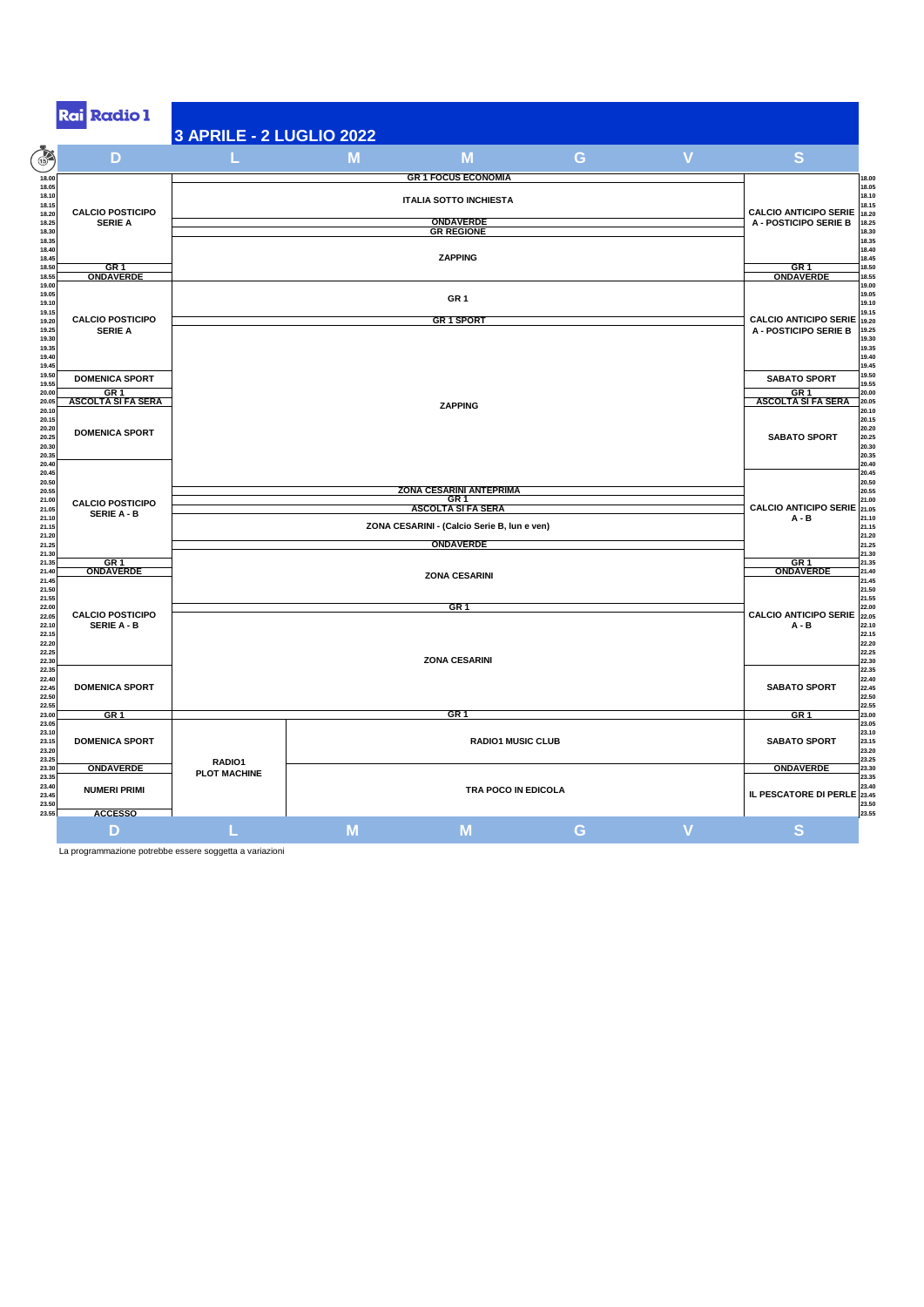| D                                      | 3 APRILE - 2 LUGLIO 2022 | M                         | G | $\mathbf V$ | S                                      |
|----------------------------------------|--------------------------|---------------------------|---|-------------|----------------------------------------|
|                                        | M                        |                           |   |             |                                        |
| <b>OVUNQUE6 MORNING</b>                |                          |                           |   |             | <b>OVUNQUE6 MORNING</b>                |
| <b>SHOW</b>                            |                          | <b>CATERPILLAR AM</b>     |   |             | <b>SHOW</b>                            |
|                                        |                          | GR <sub>2</sub>           |   |             |                                        |
| GR <sub>2</sub>                        |                          | <b>CATERPILLAR AM</b>     |   |             | GR <sub>2</sub>                        |
| <b>OVUNQUE6 MORNING</b><br><b>SHOW</b> |                          |                           |   |             | <b>OVUNQUE6 MORNING</b><br><b>SHOW</b> |
| ONDAVERDE                              |                          | <b>ONDAVERDE</b>          |   |             | ONDAVERDE                              |
|                                        |                          |                           |   |             |                                        |
| <b>OVUNQUE6 MORNING</b><br><b>SHOW</b> |                          | <b>CATERPILLAR AM</b>     |   |             | <b>OVUNQUE6 MORNING</b><br><b>SHOW</b> |
|                                        |                          |                           |   |             |                                        |
| GR <sub>2</sub>                        |                          | GR <sub>2</sub>           |   |             | GR <sub>2</sub>                        |
|                                        |                          |                           |   |             |                                        |
|                                        |                          |                           |   |             |                                        |
| <b>BLACK OUT</b>                       |                          | IL RUGGITO DEL CONIGLIO   |   |             | <b>BLACK OUT</b>                       |
|                                        |                          |                           |   |             |                                        |
|                                        |                          |                           |   |             |                                        |
| GR <sub>2</sub>                        |                          | GR <sub>2</sub>           |   |             | GR <sub>2</sub>                        |
|                                        |                          |                           |   |             |                                        |
| <b>BLACK OUT</b>                       |                          | IL RUGGITO DEL CONIGLIO   |   |             | <b>BLACK OUT</b>                       |
|                                        |                          | ONDAVERDE                 |   |             |                                        |
|                                        |                          |                           |   |             |                                        |
|                                        |                          |                           |   |             |                                        |
| PRENDILA COSI'                         |                          |                           |   |             | <b>PRENDILA COSI'</b>                  |
|                                        |                          |                           |   |             |                                        |
|                                        |                          | IL RUGGITO DEL CONIGLIO   |   |             |                                        |
| ONDAVERDE                              |                          |                           |   |             | ONDAVERDE                              |
|                                        |                          |                           |   |             |                                        |
| <b>PRENDILA COSI'</b>                  |                          |                           |   |             | <b>PRENDILA COSI'</b>                  |
|                                        |                          |                           |   |             |                                        |
| GR <sub>2</sub>                        |                          | GR <sub>2</sub>           |   |             | GR <sub>2</sub>                        |
|                                        |                          |                           |   |             |                                        |
|                                        |                          |                           |   |             |                                        |
|                                        |                          |                           |   |             |                                        |
|                                        |                          |                           |   |             |                                        |
| LILLO & GREG 610                       |                          | <b>RADIO2 SOCIAL CLUB</b> |   |             | LILLO & GREG 610                       |
|                                        |                          |                           |   |             |                                        |
|                                        |                          |                           |   |             |                                        |
|                                        |                          |                           |   |             |                                        |
|                                        |                          |                           |   |             |                                        |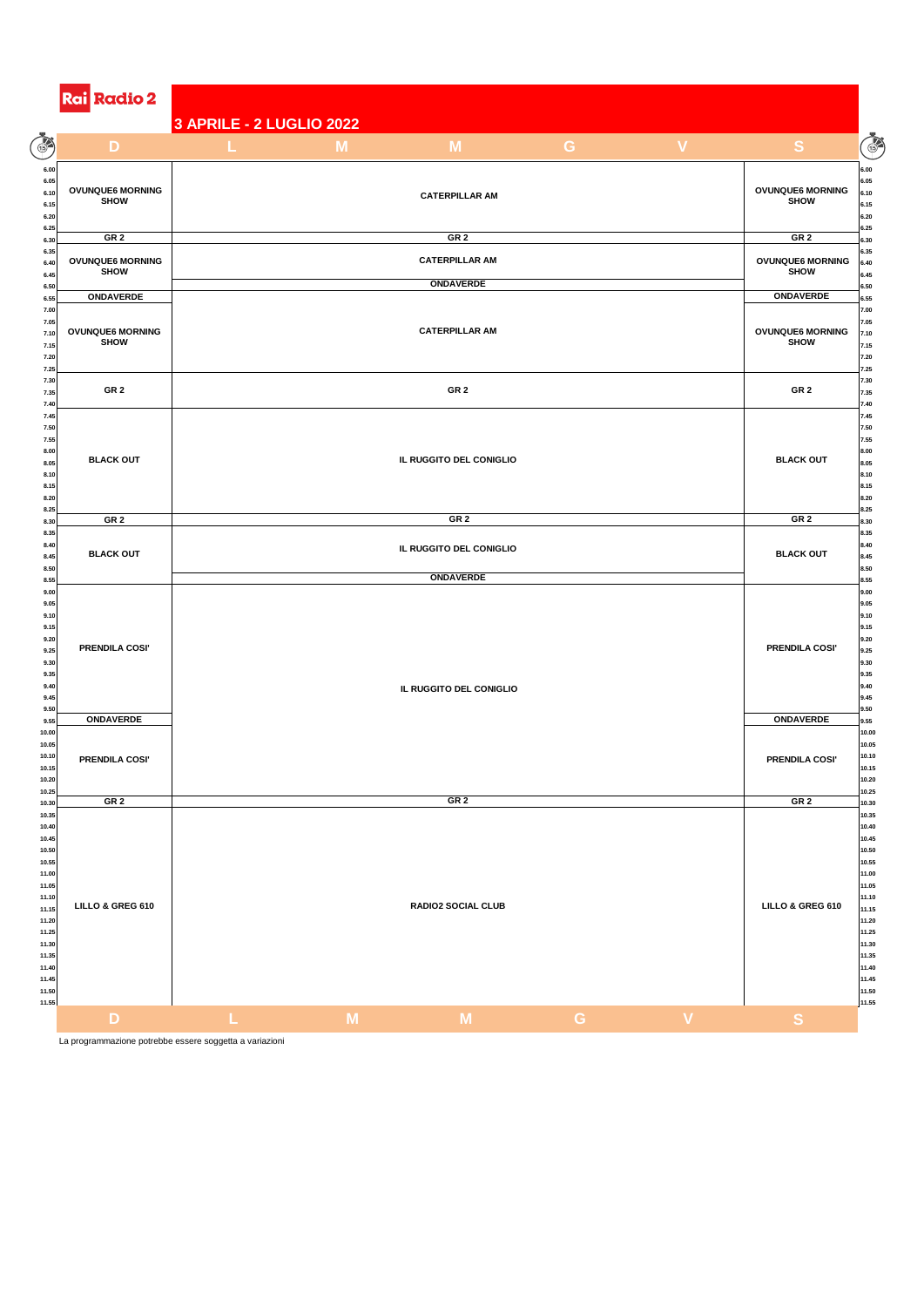Rai Radio 2

| <b>Kall Water 2</b>                          |                          |   |                             |    |                         |                           |
|----------------------------------------------|--------------------------|---|-----------------------------|----|-------------------------|---------------------------|
|                                              | 3 APRILE - 2 LUGLIO 2022 |   |                             |    |                         |                           |
| $\sqrt{3}$<br>D                              |                          | M | M                           | G. | $\mathbf{V}$            | S                         |
| 12.00                                        |                          |   |                             |    |                         |                           |
| 12.05<br><b>L'INVASIONE DEGLI</b><br>12.10   |                          |   |                             |    |                         | <b>CAMPIONI DEL MONDO</b> |
| <b>AUTOGOL</b><br>(fino<br>12.15<br>al 29/5) |                          |   | NON E' UN PAESE PER GIOVANI |    |                         | (fino al 28/5)            |
| 12.20                                        |                          |   |                             |    |                         |                           |
| 12.25                                        |                          |   | GR <sub>2</sub>             |    |                         | GR <sub>2</sub>           |
| GR <sub>2</sub><br>12.30<br>12.35            |                          |   |                             |    |                         |                           |
| <b>L'INVASIONE DEGLI</b><br>12.40            |                          |   | NON E' UN PAESE PER GIOVANI |    |                         | <b>CAMPIONI DEL MONDO</b> |
| <b>AUTOGOL</b><br>12.45                      |                          |   |                             |    |                         |                           |
| 12.50                                        |                          |   |                             |    |                         |                           |
| ONDAVERDE<br>12.55                           |                          |   | ONDAVERDE                   |    |                         | ONDAVERDE                 |
| 13.00<br>13.05                               |                          |   |                             |    |                         |                           |
| <b>L'INVASIONE DEGLI</b><br>13.10            |                          |   | NON E' UN PAESE PER GIOVANI |    |                         | <b>CAMPIONI DEL MONDO</b> |
| <b>AUTOGOL</b><br>13.15                      |                          |   |                             |    |                         |                           |
| 13.20                                        |                          |   |                             |    |                         |                           |
| 13.25<br>13.30                               |                          |   |                             |    |                         |                           |
| GR <sub>2</sub><br>13.35                     |                          |   | GR 2                        |    |                         | GR <sub>2</sub>           |
| 13.40                                        |                          |   |                             |    |                         |                           |
| 13.45                                        |                          |   | <b>DECANTER</b>             |    |                         |                           |
| 13.50<br>13.55                               |                          |   |                             |    |                         |                           |
| 14.00                                        |                          |   |                             |    |                         |                           |
| 14.05                                        |                          |   |                             |    |                         |                           |
| 14.10<br>14.15                               |                          |   |                             |    |                         |                           |
| <b>TUTTI NUDI</b><br>14.20                   |                          |   |                             |    |                         | <b>TUTTI NUDI</b>         |
| 14.25                                        |                          |   | LA VERSIONE DELLE DUE       |    |                         |                           |
| 14.30                                        |                          |   |                             |    |                         |                           |
| 14.35                                        |                          |   |                             |    |                         |                           |
| 14.40<br>14.45                               |                          |   |                             |    |                         |                           |
| 14.50                                        |                          |   |                             |    |                         |                           |
| ONDAVERDE<br>14.55                           |                          |   | ONDAVERDE                   |    |                         | ONDAVERDE                 |
| 15.00                                        |                          |   |                             |    |                         |                           |
| 15.05<br>15.10                               |                          |   |                             |    |                         |                           |
| 15.15                                        |                          |   |                             |    |                         |                           |
| 15.20                                        |                          |   |                             |    |                         |                           |
| 15.25<br><b>TUTTI NUDI</b>                   |                          |   | LA VERSIONE DELLE DUE       |    |                         | <b>TUTTI NUDI</b>         |
| 15.30<br>15.35                               |                          |   |                             |    |                         |                           |
| 15.40                                        |                          |   |                             |    |                         |                           |
| 15.45                                        |                          |   |                             |    |                         |                           |
| 15.50                                        |                          |   |                             |    |                         |                           |
| 15.55<br>16.00                               |                          |   |                             |    |                         |                           |
| 16.05                                        |                          |   |                             |    |                         |                           |
| 16.10                                        |                          |   |                             |    |                         |                           |
| 16.15<br>16.20                               |                          |   |                             |    |                         |                           |
| 16.25                                        |                          |   | <b>NUMERI UNI</b>           |    |                         |                           |
| 16.30                                        |                          |   |                             |    |                         |                           |
| 16.35                                        |                          |   |                             |    |                         |                           |
| 16.40<br>TRE PER 2<br>16.45                  |                          |   |                             |    |                         | TRE PER 2                 |
| 16.50                                        |                          |   |                             |    |                         |                           |
| 16.55                                        |                          |   | ONDAVERDE                   |    |                         |                           |
| 17.00                                        |                          |   |                             |    |                         |                           |
| 17.05<br>17.10                               |                          |   |                             |    |                         |                           |
| 17.15                                        |                          |   | <b>NUMERI UNI</b>           |    |                         |                           |
| 17.20                                        |                          |   |                             |    |                         |                           |
| 17.25                                        |                          |   |                             |    |                         |                           |
| GR <sub>2</sub><br>17.30<br>17.35            |                          |   | GR <sub>2</sub>             |    |                         | GR <sub>2</sub>           |
| 17.40                                        |                          |   |                             |    |                         |                           |
| TRE PER 2<br>17.45                           |                          |   | <b>NUMERI UNI</b>           |    |                         | TRE PER 2                 |
| 17.50                                        |                          |   |                             |    |                         |                           |
| 17.55                                        |                          |   |                             |    |                         |                           |
| D                                            | L.                       | M | M                           | G  | $\overline{\mathsf{V}}$ | S                         |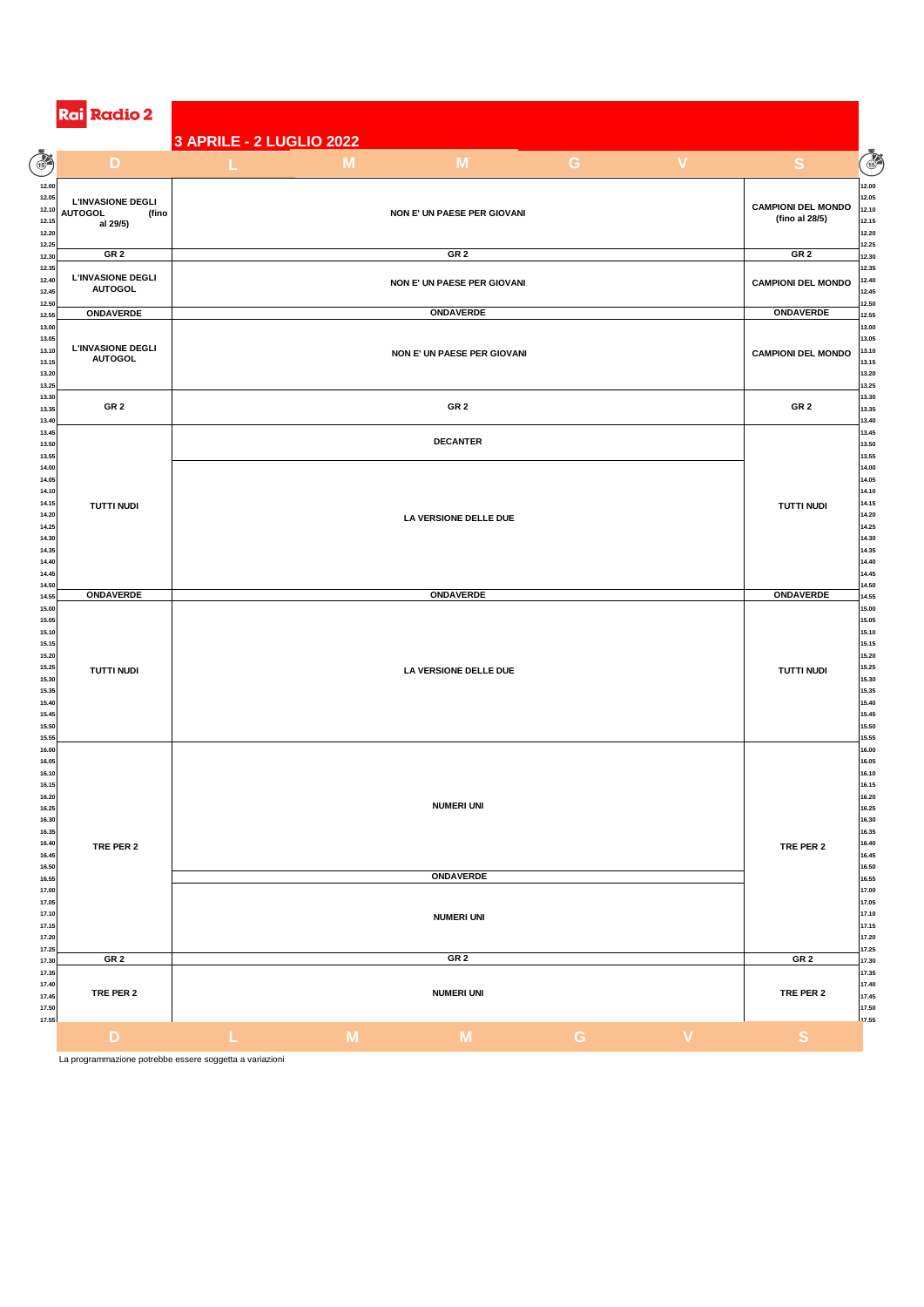| <b>Rai Radio 2</b>                    | 3 APRILE - 2 LUGLIO 2022 |   |                          |   |              |                             |
|---------------------------------------|--------------------------|---|--------------------------|---|--------------|-----------------------------|
| D                                     |                          | M | M                        | G | $\mathbf{V}$ | S                           |
| IL MOMENTO MIGLIORE                   |                          |   |                          |   |              | RADIO2 A RUOTA LIBERA 18.10 |
| ONDAVERDE                             |                          |   |                          |   |              | ONDAVERDE                   |
| IL MOMENTO MIGLIORE                   |                          |   | <b>CATERPILLAR</b>       |   |              | RADIO2 A RUOTA LIBERA       |
| GR <sub>2</sub>                       |                          |   | GR <sub>2</sub>          |   |              | GR <sub>2</sub>             |
|                                       |                          |   | <b>CATERPILLAR</b>       |   |              |                             |
|                                       |                          |   | <b>TI SENTO</b>          |   |              |                             |
| <b>DECANTER</b>                       |                          |   | <b>ONDAVERDE</b>         |   |              | <b>DECANTER</b>             |
|                                       |                          |   | <b>TI SENTO</b>          |   |              |                             |
| <b>GRAZIE DEI FIORI</b>               |                          |   | <b>BACK2BACK</b>         |   |              | <b>LEGGERISSIMA SERA</b>    |
| <b>ROCK AND ROLL</b><br><b>CIRCUS</b> |                          |   | GR <sub>2</sub>          |   |              | ROCK AND ROLL CIRCUS 22.25  |
|                                       |                          |   |                          |   |              |                             |
| ONDAVERDE                             |                          |   |                          |   |              | ONDAVERDE                   |
| <b>MUSICAL BOX</b>                    |                          |   | <b>SOGGETTI SMARRITI</b> |   |              | <b>MUSICAL BOX</b>          |
| LE LUNATICHE                          |                          |   | <b>I LUNATICI</b>        |   |              | LE LUNATICHE                |
| D                                     | L                        | M | M                        | G | $\mathbf{V}$ | S                           |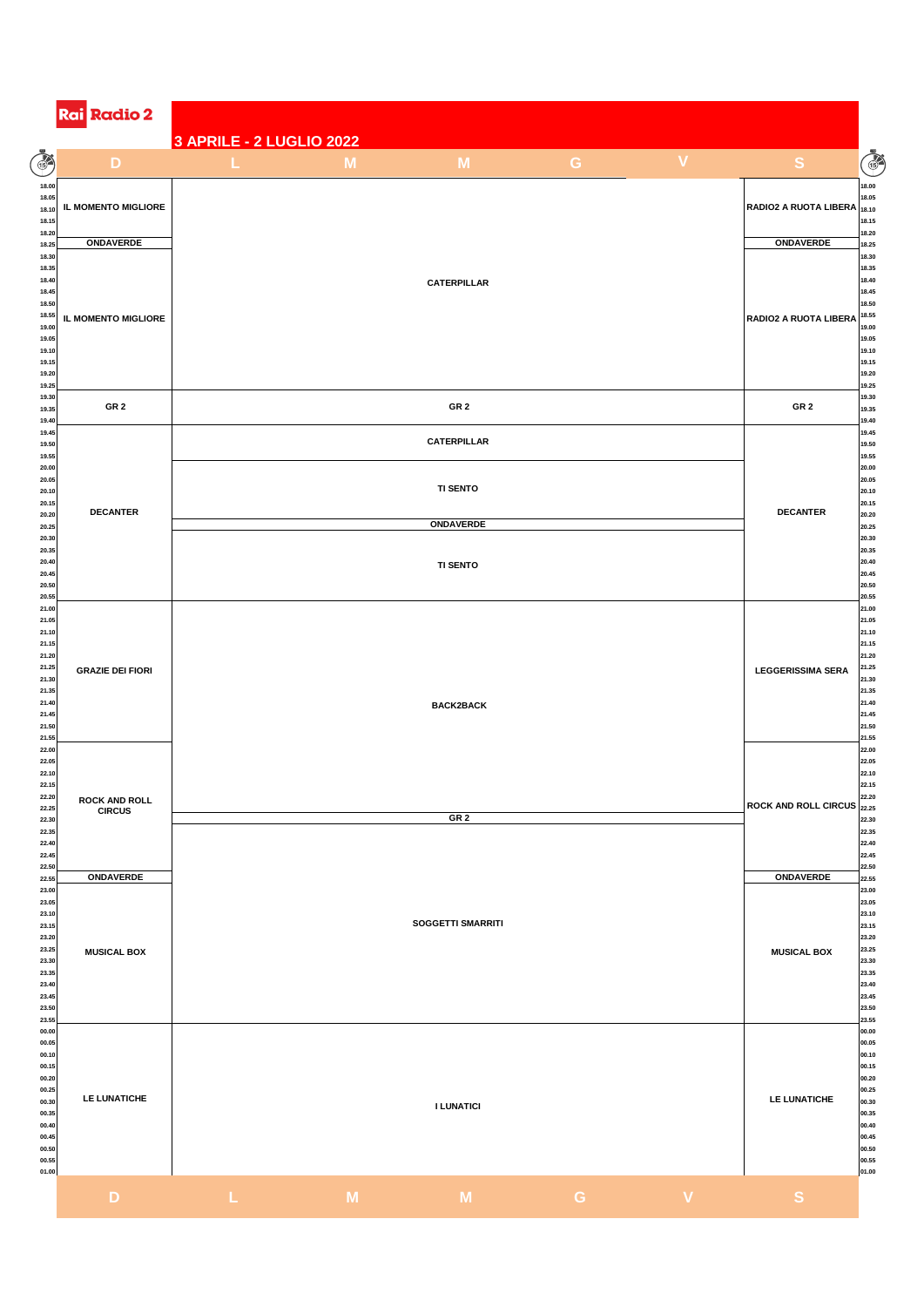|                                                                                                                                              | <b>Rai Radio 3</b>                                                              | 3 APRILE - 2 LUGLIO 2022 |   |                                                                                       |           |                         |                                          |
|----------------------------------------------------------------------------------------------------------------------------------------------|---------------------------------------------------------------------------------|--------------------------|---|---------------------------------------------------------------------------------------|-----------|-------------------------|------------------------------------------|
| Õ                                                                                                                                            | D                                                                               |                          | M | M                                                                                     | G         | $\mathbf v$             | S                                        |
| 6.00<br>6.05<br>6.10<br>6.15<br>6.20<br>6.25<br>6.30<br>6.35<br>6.40                                                                         | <b>QUI COMINCIA</b>                                                             |                          |   | <b>QUI COMINCIA</b>                                                                   |           |                         | <b>QUI COMINCIA</b>                      |
|                                                                                                                                              | GR3                                                                             |                          |   | GR <sub>3</sub>                                                                       |           |                         | GR <sub>3</sub>                          |
| 6.50<br>6.55<br>7.00<br>7.05                                                                                                                 | <b>RADIO 3 MONDO</b>                                                            |                          |   | RADIO3 MONDO                                                                          |           |                         | <b>RADIO3 MONDO</b>                      |
| 7.15<br>7.20<br>7.25<br>7.30<br>7.35<br>7.40<br>7.45<br>7.50<br>7.55<br>8.00<br>8.05<br>8.10<br>8.15<br>8.20<br>8.25<br>8.30<br>8.35<br>8.40 | PRIMA PAGINA                                                                    |                          |   | <b>PRIMA PAGINA</b>                                                                   |           |                         | PRIMA PAGINA                             |
| 8.45<br>8.50<br>8.55                                                                                                                         | GR <sub>3</sub>                                                                 |                          |   | GR <sub>3</sub>                                                                       |           |                         | GR <sub>3</sub>                          |
| 9.00<br>9.05                                                                                                                                 | ONDAVERDE                                                                       |                          |   |                                                                                       |           |                         | ONDAVERDE                                |
| 9.10<br>9.15<br>9.20                                                                                                                         | RADIO3 LEZIONI DI<br><b>MUSICA</b>                                              |                          |   | PAGINA3                                                                               |           |                         | RADIO3 LEZIONI DI<br><b>MUSICA</b>       |
| 9.25<br>9.30<br>9.35<br>9.40<br>9.45<br>9.50<br>9.55<br>10.00<br>10.05                                                                       | <b>UOMINI E PROFETI</b>                                                         |                          |   | PRIMO MOVIMENTO                                                                       |           |                         | <b>UOMINI E PROFETI</b>                  |
| 10.10<br>10.15<br>10.20<br>10.25<br>10.30<br>10.35<br>10.40                                                                                  | TUTTA LA CITTA' NE PARLA<br>ZARATHUSTRA                                         |                          |   |                                                                                       |           |                         | <b>EXPAT</b>                             |
| 10.45<br>10.50                                                                                                                               |                                                                                 |                          |   | GR <sub>3</sub>                                                                       |           |                         |                                          |
| 10.55<br>11.00<br>11.05                                                                                                                      | ONDAVERDE<br>TUTTA LA CITTA' NE PARLA<br>RADIO3 MONDO<br><b>LA LINGUA BATTE</b> |                          |   |                                                                                       |           |                         | <b>A3 IL FORMATO</b><br><b>DELL'ARTE</b> |
| 11.15<br>11.20<br>11.25<br>11.30<br>11.35<br>11.40<br>11.50                                                                                  | I CONCERTI DEL                                                                  |                          |   | RADIO3 SCIENZA                                                                        |           |                         | <b>MOMUS</b>                             |
| 11.55                                                                                                                                        | QUIRINALE<br>D                                                                  |                          | M | $\mathsf{M}% _{T}=\mathsf{M}_{T}\!\left( a,b\right) ,\ \mathsf{M}_{T}=\mathsf{M}_{T}$ | ${\bf G}$ | $\overline{\mathsf{V}}$ | S                                        |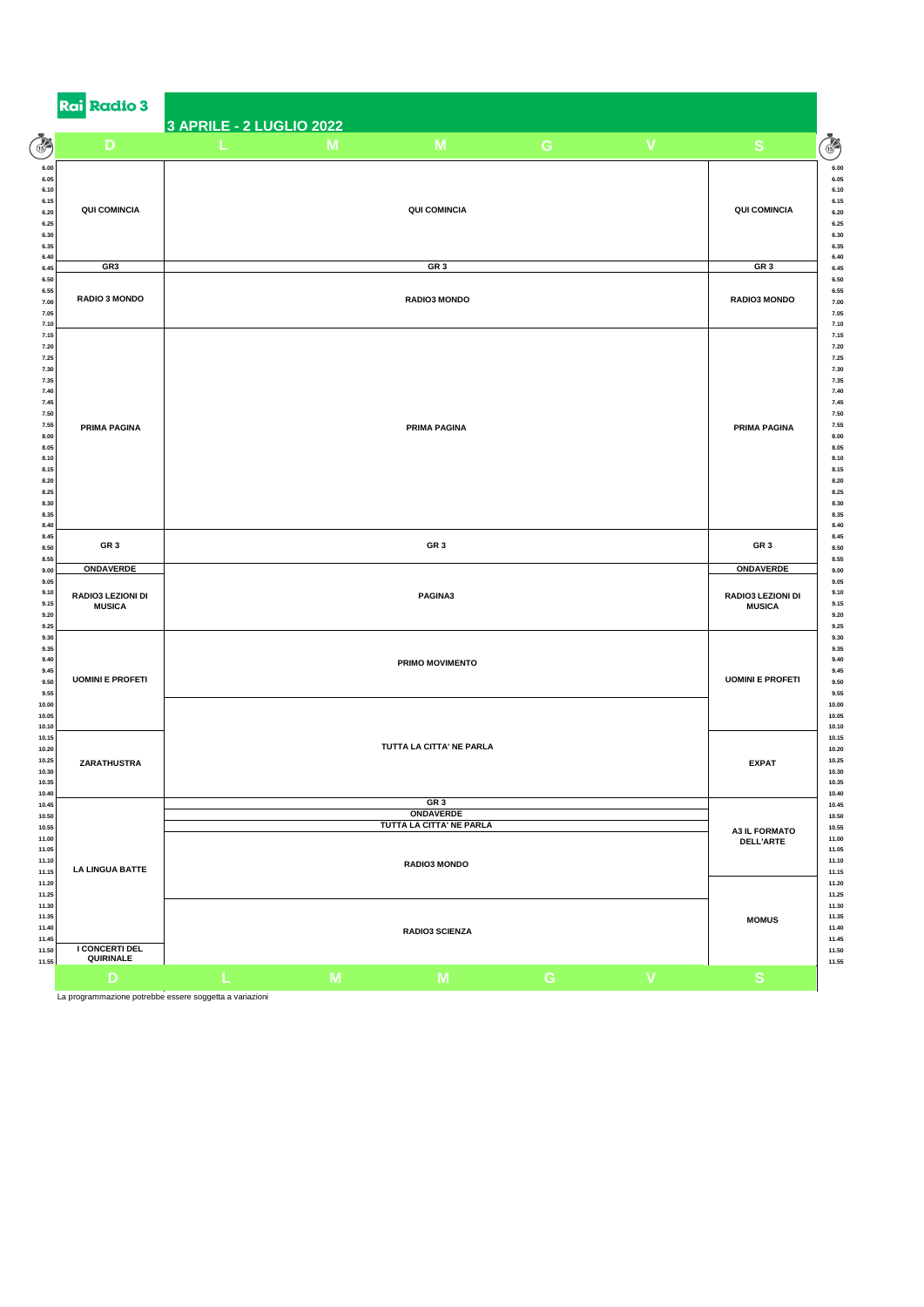| Rai Radio 3                               | 3 APRILE - 2 LUGLIO 2022 |   |                                                   |             |             |                                           |  |
|-------------------------------------------|--------------------------|---|---------------------------------------------------|-------------|-------------|-------------------------------------------|--|
| D                                         |                          | M | M                                                 | G           | V           | <sub>S</sub>                              |  |
| <b>I CONCERTI</b>                         | IL CONCERTO DEL MATTINO  |   |                                                   |             |             |                                           |  |
| <b>DEL QUIRINALE</b>                      |                          |   |                                                   |             |             | L'ISOLA DESERTA                           |  |
| <b>LE MERAVIGLIE</b>                      |                          |   | <b>LA BARCACCIA</b><br>(11-22/04: Suona la festa) |             |             | <b>LE MERAVIGLIE</b>                      |  |
| RADIO 3.RAI.IT                            |                          |   |                                                   |             |             | RADIO 3.RAI.IT                            |  |
| GR <sub>3</sub>                           |                          |   | GR3                                               |             |             | GR3                                       |  |
| ONDAVERDE                                 |                          |   | <b>ONDAVERDE</b>                                  |             |             | ONDAVERDE                                 |  |
| <b>WIKIMUSIC</b>                          |                          |   | <b>WIKIRADIO</b>                                  |             |             | <b>WIKIMUSIC</b>                          |  |
| <b>VITE CHE</b><br><b>NON SONO LA TUA</b> |                          |   | <b>L'IDEALISTA</b>                                |             |             | <b>VITE CHE</b><br><b>NON SONO LA TUA</b> |  |
| ZAZA'. ARTE, MUSICA E<br>SPETTACOLO       |                          |   | <b>FAHRENHEIT</b>                                 |             |             | <b>PIAZZA VERDI</b>                       |  |
| GR3<br>ONDAVERDE                          |                          |   | GR3                                               |             |             | GR3<br>ONDAVERDE                          |  |
|                                           |                          |   | <b>FAHRENHEIT</b>                                 |             |             | PIAZZA VERDI                              |  |
| <b>DOMENICA</b><br>IN CONCERTO            |                          |   | AD ALTA VOCE                                      |             |             | TUTTA L'UMANITA' NE<br><b>PARLA</b>       |  |
|                                           |                          |   | <b>FAHRENHEIT</b>                                 |             |             | <b>PIAZZA VERDI</b>                       |  |
| D                                         |                          | M | M                                                 | $\mathbf G$ | $\mathbf V$ | S                                         |  |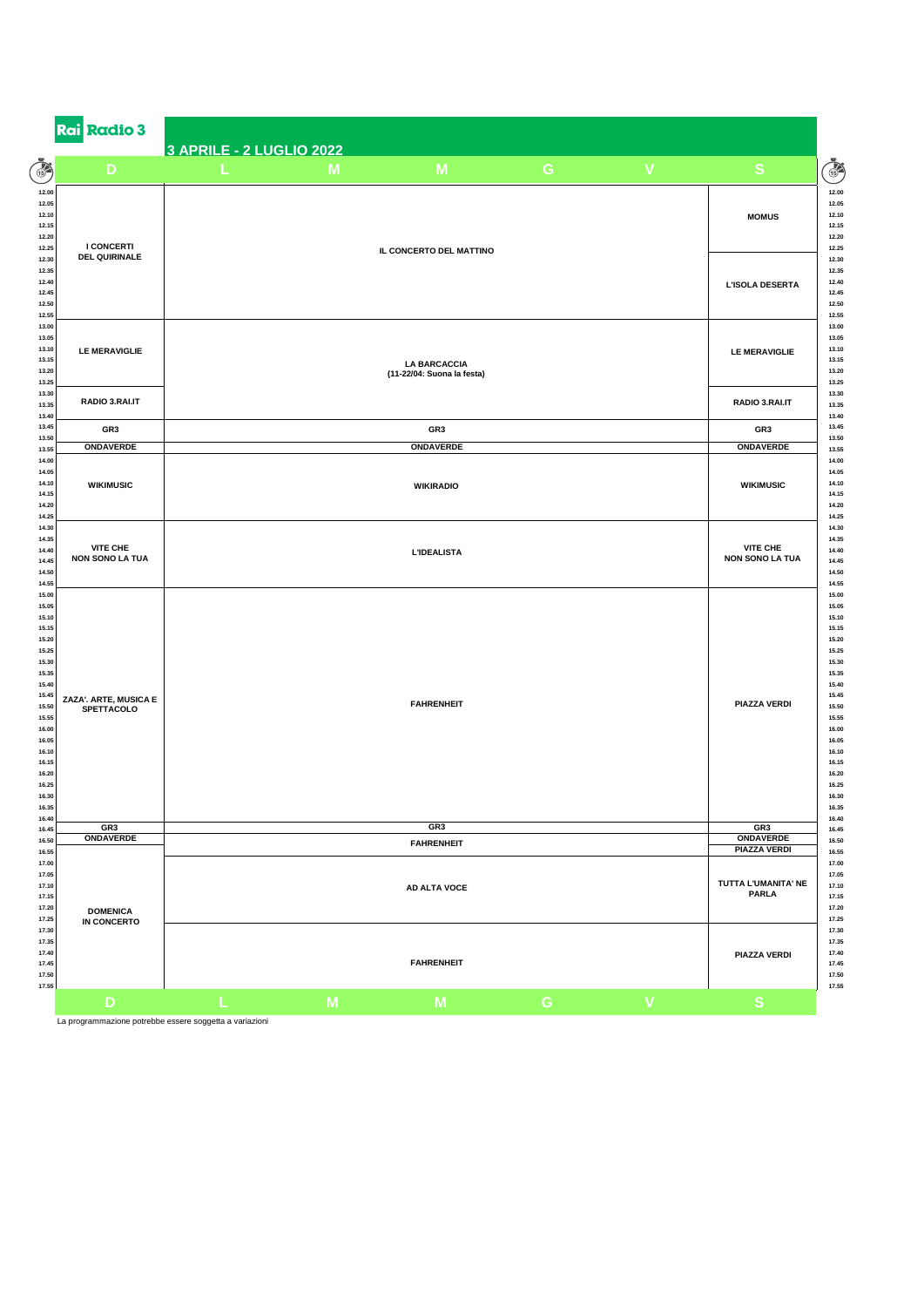| D                                                                    | 3 APRILE - 2 LUGLIO 2022 | M | M                      |                                      | $\mathbf V$ |                      |  |  |
|----------------------------------------------------------------------|--------------------------|---|------------------------|--------------------------------------|-------------|----------------------|--|--|
|                                                                      |                          |   |                        | G                                    |             | ${\bf S}$            |  |  |
| <b>LA GRANDE RADIO</b>                                               |                          |   | <b>SEI GRADI</b>       |                                      |             |                      |  |  |
|                                                                      |                          |   |                        |                                      |             | RADIO3.RAI.IT        |  |  |
| GR3                                                                  |                          |   | GR3                    |                                      |             | GR3                  |  |  |
|                                                                      |                          |   | <b>HOLLYWOOD PARTY</b> |                                      |             |                      |  |  |
| <b>HOLLYWOOD PARTY:</b><br><b>CINEMA ALLA RADIO</b>                  |                          |   | <b>ONDAVERDE</b>       |                                      |             | <b>RADIO3 SUITE</b>  |  |  |
|                                                                      |                          |   | <b>TRE SOLDI</b>       |                                      |             |                      |  |  |
| <b>RADIO3 SUITE</b>                                                  |                          |   | <b>RADIO3 SUITE</b>    |                                      |             |                      |  |  |
| <b>RADIO3 SUITE</b><br>RADIO3 SUITE - IL CARTELLONE<br>IL CARTELLONE |                          |   |                        | <b>RADIO3 SUITE</b><br>IL CARTELLONE |             |                      |  |  |
| <b>RADIO 3 SUITE</b>                                                 |                          |   | <b>RADIO3 SUITE</b>    |                                      |             | <b>RADIO 3 SUITE</b> |  |  |
| D                                                                    |                          | M | M                      | G                                    | $\mathbf V$ | ${\bf S}$            |  |  |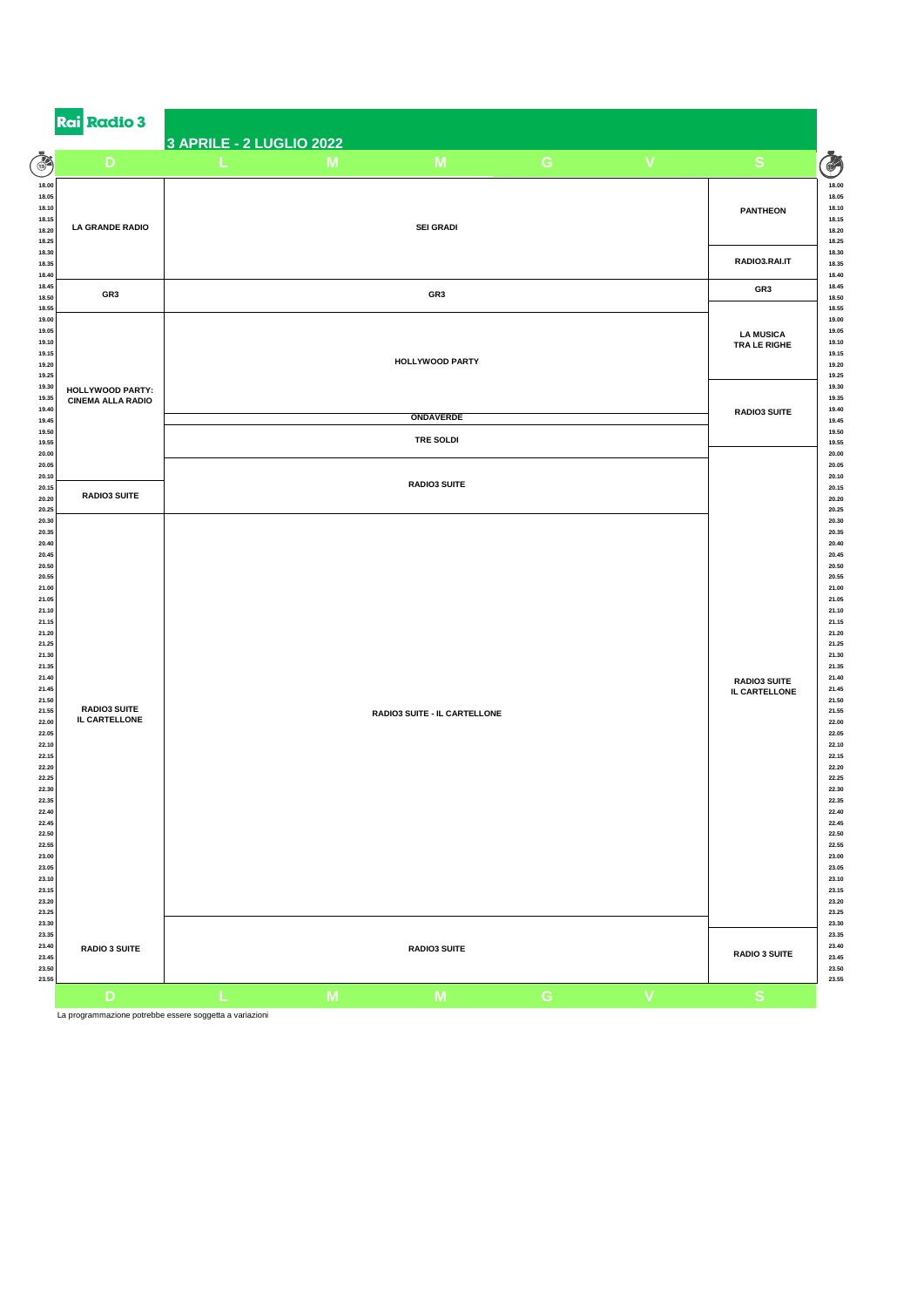| $\bigcirc$     | D                                              | 3 APRILE - 2 LUGLIO 2022<br>L                                  | M        | M                                          | G | $\mathbf{V}$ | S                                    |
|----------------|------------------------------------------------|----------------------------------------------------------------|----------|--------------------------------------------|---|--------------|--------------------------------------|
|                |                                                |                                                                |          | GR1 (5')                                   |   |              |                                      |
| 6.00<br>6.15   |                                                |                                                                |          | VIABILITA' ASTRALE (eccetto 18/4)          |   |              |                                      |
| 6.30<br>6.45   |                                                |                                                                |          | TRAFFICO, MUSICA E PUBBLICA UTILITA'       |   |              |                                      |
| 7.00           |                                                |                                                                |          | GR1 Titoli (1')                            |   |              |                                      |
| 7.15<br>7.30   |                                                |                                                                |          | TRAFFICO, MUSICA E PUBBLICA UTILITA'       |   |              |                                      |
| 7.45           |                                                |                                                                |          |                                            |   |              |                                      |
| 8.00<br>8.15   |                                                |                                                                |          | GR1 Titoli (1')                            |   |              |                                      |
| 8.30           |                                                |                                                                |          | TRAFFICO, MUSICA E PUBBLICA UTILITA'       |   |              |                                      |
| 8.45<br>9.00   |                                                |                                                                |          | GR1 (5')                                   |   |              |                                      |
| 9.15           | <b>TRAFFICO, MUSICA E</b>                      |                                                                |          | <b>COLAZIONE DA SIMONA (eccetto 18/4)</b>  |   |              | <b>TRAFFICO, MUSICA E</b>            |
| 9.30<br>9.45   | PUBBLICA UTILITA'                              |                                                                |          |                                            |   |              | PUBBLICA UTILITA'                    |
| 10.00          |                                                |                                                                |          | GR1 (5')                                   |   |              |                                      |
| 10.15<br>10.30 | TRAFFICO, MUSICA E PUBBLICA UTILITA'           |                                                                |          | LE CASELLANTI                              |   |              | TRAFFICO, MUSICA E PUBBLICA UTILITA' |
| 10.45<br>11.00 |                                                |                                                                |          | GR1 (5')                                   |   |              |                                      |
| 11.15          | TRAFFICO, MUSICA E PUBBLICA UTILITA'           |                                                                |          |                                            |   |              |                                      |
| 11.30<br>11.45 | GR1 (2')                                       |                                                                |          | LE CASELLANTI                              |   |              | TRAFFICO, MUSICA E PUBBLICA UTILITA' |
| 12.00          |                                                |                                                                |          | GR1(8)                                     |   |              |                                      |
| 12.15<br>12.30 | TRAFFICO, MUSICA E PUBBLICA UTILITA'           |                                                                |          | A CHI TOCCA                                |   |              | TRAFFICO, MUSICA E PUBBLICA UTILITA' |
| 12.45          | <b>RADICI</b>                                  |                                                                |          |                                            |   |              | <b>RADICI</b>                        |
| 13.00<br>13.15 | (eccetto 17/4 e 1/5)<br>GR1 (2')               |                                                                |          | GR1 Titoli (1')                            |   |              |                                      |
| 13.30          | RADICI (eccetto 17/4 e 1/5)                    |                                                                |          | TRAFFICO, MUSICA E PUBBLICA UTILITA'       |   |              | <b>RADICI</b>                        |
| 13.45<br>14.00 |                                                |                                                                |          | GR1 (2')                                   |   |              |                                      |
| 14.15          | <b>FACE TO FACE</b>                            |                                                                |          |                                            |   |              | <b>FACE TO FACE</b>                  |
| 14.30<br>14.45 | (eccetto 17/4 e 1/5)                           |                                                                |          | TRAFFICO, MUSICA E PUBBLICA UTILITA'       |   |              | (eccetto 17/4 e 1/5)                 |
| 15.00          | <b>TRAFFICO, MUSICA E</b>                      |                                                                |          | GR1(5)<br><b>CAMIONISTI</b> (eccetto 18/4) |   |              | <b>TRAFFICO, MUSICA E</b>            |
| 15.15<br>15.30 | PUBBLICA UTILITA'                              |                                                                |          | TRAFFICO, MUSICA E PUBBLICA UTILITA'       |   |              | PUBBLICA UTILITA'                    |
| 15.45          | GR1 (2')                                       |                                                                |          | GR1 (5')                                   |   |              | GR1 (2')                             |
| 16.00<br>16.15 | STORIE DA STRADA novità                        |                                                                |          |                                            |   |              | STORIE DA STRADA novità              |
| 16.30<br>16.45 | (eccetto 18/4 e 1/5) fino 12/6                 |                                                                |          | TRAFFICO, MUSICA E PUBBLICA UTILITA'       |   |              | (eccetto 18/4 e 1/5) fino 12/6       |
| 17.00          |                                                |                                                                |          | GR1 (5')                                   |   |              |                                      |
| 17.15<br>17.30 |                                                | TRAFFICO, MUSICA E PUBBLICA UTILITA'<br><b>L'AUTOSTOPPISTA</b> |          |                                            |   |              | TRAFFICO, MUSICA E PUBBLICA UTILITA' |
| 17.45          | ISODRIVER (eccetto 17/4 e 1/5)                 |                                                                |          |                                            |   |              | ISODRIVER (eccetto 17/4 e 1/5)       |
| 18.00<br>18.15 | <b>TRAFFICO, MUSICA E</b>                      |                                                                | GR1 (5') |                                            |   |              |                                      |
| 18.30          | PUBBLICA UTILITA'                              |                                                                |          | INCROCI (eccetto 18/4)                     |   |              | TRAFFICO, MUSICA E PUBBLICA UTILITA' |
| 18.45<br>19.00 | GR1 (2')                                       |                                                                |          | GR1 Titoli (1')                            |   |              | GR1 (2')                             |
| 19.15          | <b>TRAFFICO, MUSICA E</b><br>PUBBLICA UTILITA' |                                                                |          | IL MIO CAMPO LIBERO                        |   |              | D.D.                                 |
| 19.30<br>19.45 |                                                |                                                                |          |                                            |   |              |                                      |
| 20.00          | GR1 Titoli (1')                                |                                                                |          | GR1 Titoli (1')                            |   |              | GR1 Titoli (1')                      |
| 20.15<br>20.30 | <b>TRAFFICO, MUSICA E</b>                      |                                                                |          | IL SORPASSO                                |   |              | <b>TRAFFICO, MUSICA E</b>            |
| 20.45          | PUBBLICA UTILITA'                              |                                                                |          | GR1 (5')                                   |   |              | PUBBLICA UTILITA'                    |
| 21.00<br>21.15 |                                                |                                                                |          | <b>CAMIONISTI (R.)</b>                     |   |              |                                      |
| 21.30          | GR1 (2')                                       |                                                                |          | TRAFFICO, MUSICA E PUBBLICA UTILITA'       |   |              | GR1 (2')                             |
| 21.45<br>22.00 | <b>TRAFFICO, MUSICA E</b>                      |                                                                |          | GR1 (2')                                   |   |              | <b>TRAFFICO, MUSICA E</b>            |
| 22.15<br>22.30 | PUBBLICA UTILITA'                              |                                                                |          | <b>I SENZA NOTTE</b>                       |   |              | PUBBLICA UTILITA'                    |
| 22.45          |                                                |                                                                |          |                                            |   |              |                                      |
| 23.00<br>23.15 |                                                |                                                                |          | GR1 (5')                                   |   |              |                                      |
| 23.30          | TRAFFICO, MUSICA E PUBBLICA UTILITA'           |                                                                |          | LE ILLUMINATE                              |   |              | TRAFFICO, MUSICA E PUBBLICA UTILITA' |
| 23.45<br>24.00 |                                                |                                                                |          |                                            |   |              |                                      |
| 00.15          |                                                |                                                                |          | IL GIORNALE DELLA MEZZANOTTE (20'+5')      |   |              |                                      |
| 00.30<br>00.45 |                                                |                                                                |          | TRAFFICO, MUSICA E PUBBLICA UTILITA'       |   |              |                                      |
| 01.00          |                                                |                                                                |          | GR1 (2')                                   |   |              |                                      |
|                |                                                |                                                                |          | ORE 04.15 CAMIONISTI (R.)                  |   |              |                                      |

s= Simulcast con Radio1 La programmazione potrebbe essere soggetta a variazioni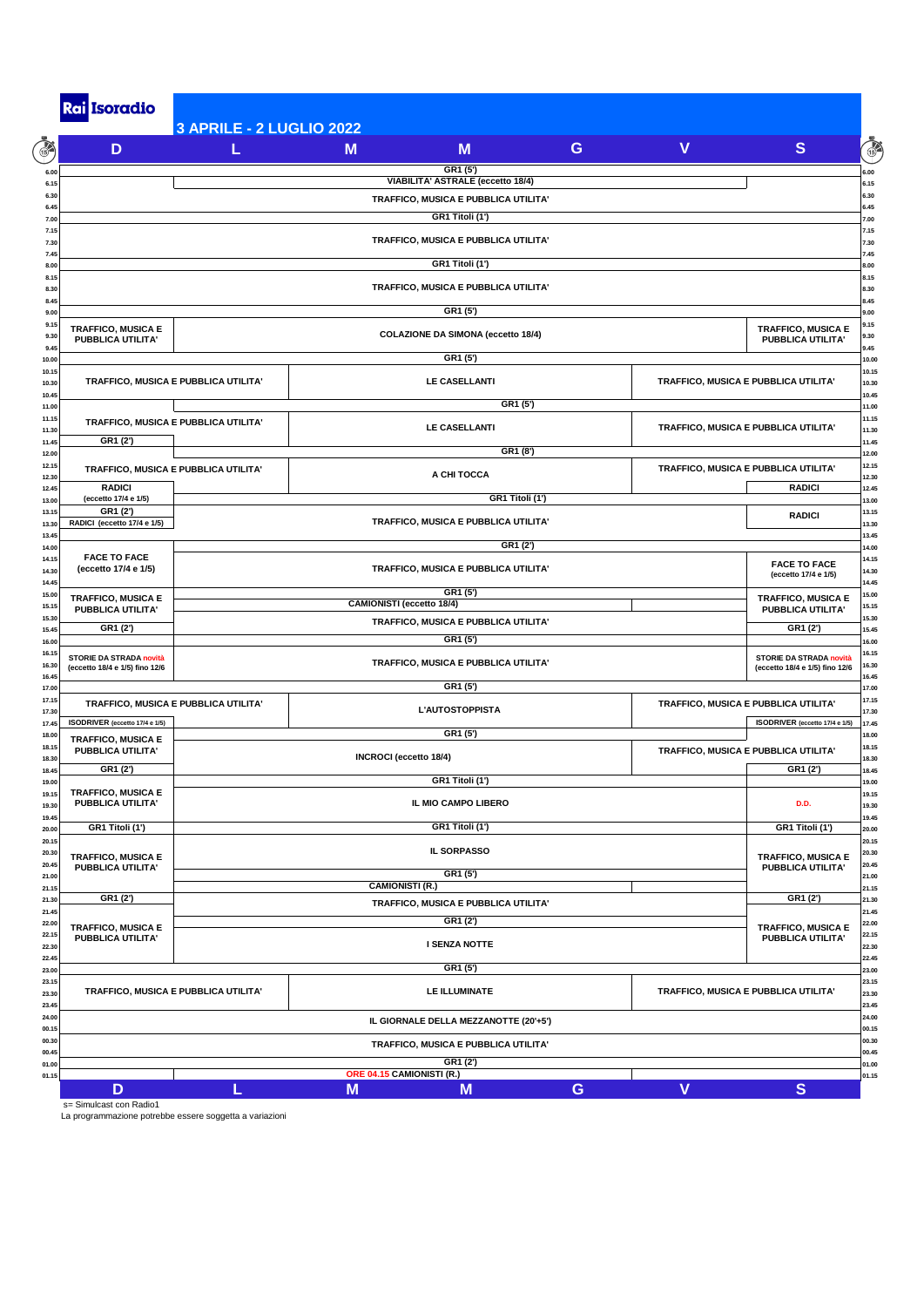| D                                       | L                                            | M                                             | M                                                         | G | $\mathbf{V}$          | $\mathbf{s}$                              |  |  |
|-----------------------------------------|----------------------------------------------|-----------------------------------------------|-----------------------------------------------------------|---|-----------------------|-------------------------------------------|--|--|
| GR1 (5')                                |                                              |                                               | GR1 (5')                                                  |   |                       | GR1 (5')                                  |  |  |
| <b>POP&amp;SPORT</b>                    |                                              |                                               | POP&SPORT                                                 |   |                       | POP&SPORT                                 |  |  |
| GR1 (5')                                |                                              |                                               | GR1 (5')                                                  |   |                       | GR1 (5')                                  |  |  |
| POP&SPORT                               |                                              |                                               | POP&SPORT                                                 |   |                       | POP&SPORT                                 |  |  |
| GR1 (5')                                |                                              |                                               | GR1 (5')                                                  |   |                       | GR1 (5')                                  |  |  |
| <b>EXTRA TIME</b> (Simulcast<br>Radio1) | <b>EXTRATIME (R.)</b>                        |                                               | <b>NUMERI PRIMI (R.)</b>                                  |   | <b>EXTRATIME (R.)</b> | POP&SPORT                                 |  |  |
| POP&SPORT                               |                                              |                                               | <b>POP&amp;SPORT</b>                                      |   |                       |                                           |  |  |
| GR1 + GR1 Sport                         |                                              |                                               | GR1 + GR1 Sport                                           |   |                       | GR1 + GR1 Sport                           |  |  |
|                                         | <b>RADIO1 ANCH'IO SPORT</b>                  |                                               |                                                           |   |                       |                                           |  |  |
| <b>POP&amp;SPORT</b>                    | (Simulcast Radio1)                           |                                               | <b>POP &amp; SPORT</b>                                    |   |                       | POP&SPORT                                 |  |  |
| GR1 (5')                                | RADIO1 ANCH'IO SPORT (SIM)                   |                                               | GR1 (5')                                                  |   |                       | GR1 (5')                                  |  |  |
| POP&SPORT                               |                                              |                                               | <b>POP &amp; SPORT</b>                                    |   |                       | POP&SPORT                                 |  |  |
|                                         |                                              |                                               |                                                           |   |                       |                                           |  |  |
| GR1 (5')                                |                                              |                                               | GR1 (5')                                                  |   |                       | GR1 (5')                                  |  |  |
|                                         |                                              | TUTTO IL CALCIO MINUTO PER MINUTO - LA STORIA |                                                           |   |                       |                                           |  |  |
|                                         |                                              |                                               |                                                           |   |                       |                                           |  |  |
| POP&SPORT                               |                                              |                                               | GR1 (5')                                                  |   |                       | GR1 (5')                                  |  |  |
|                                         |                                              |                                               | PALLA AL CENTRO (live)                                    |   |                       | POP&SPORT                                 |  |  |
|                                         |                                              |                                               |                                                           |   |                       |                                           |  |  |
|                                         |                                              |                                               | GR1 + GR1 Sport                                           |   |                       | GR1 + GR1 Sport                           |  |  |
|                                         |                                              |                                               | PALLA AL CENTRO (live)                                    |   |                       | POP&SPORT                                 |  |  |
|                                         |                                              |                                               |                                                           |   |                       |                                           |  |  |
|                                         |                                              |                                               | GR1 + GR1 Sport                                           |   |                       | GR <sub>1</sub>                           |  |  |
|                                         |                                              |                                               |                                                           |   |                       |                                           |  |  |
|                                         |                                              |                                               | POP&SPORT                                                 |   |                       | POP&SPORT                                 |  |  |
|                                         |                                              |                                               | GR1 (2')                                                  |   |                       | GR1                                       |  |  |
|                                         | <b>EXTRATIME (R.)</b>                        |                                               | <b>NUMERI PRIMI R.</b>                                    |   | <b>EXTRATIME (R.)</b> |                                           |  |  |
|                                         | IL CAFFE' DI RADIO1 SPORT (live)<br>GR1 (5') |                                               |                                                           |   |                       |                                           |  |  |
|                                         |                                              |                                               |                                                           |   |                       |                                           |  |  |
|                                         |                                              |                                               |                                                           |   |                       |                                           |  |  |
|                                         |                                              |                                               |                                                           |   |                       |                                           |  |  |
|                                         |                                              |                                               |                                                           |   |                       |                                           |  |  |
|                                         |                                              |                                               | TUTTO IL CALCIO MINUTO PER MINUTO - LA STORIA             |   |                       |                                           |  |  |
|                                         |                                              |                                               |                                                           |   |                       |                                           |  |  |
|                                         |                                              |                                               | GR1 (5')                                                  |   |                       |                                           |  |  |
|                                         |                                              | <b>TEMPI SUPPLEMENTARI (live)</b>             |                                                           |   |                       |                                           |  |  |
| <b>DOMENICA SPORT</b>                   |                                              |                                               |                                                           |   |                       |                                           |  |  |
| (Simulcast Radio1)                      |                                              |                                               |                                                           |   |                       |                                           |  |  |
|                                         |                                              |                                               |                                                           |   |                       |                                           |  |  |
|                                         |                                              |                                               |                                                           |   |                       |                                           |  |  |
|                                         |                                              |                                               |                                                           |   |                       | <b>SABATO SPORT</b><br>(Simulcast Radio1) |  |  |
|                                         |                                              |                                               | GR1 + GR1 Sport                                           |   |                       |                                           |  |  |
|                                         |                                              |                                               |                                                           |   |                       |                                           |  |  |
|                                         |                                              |                                               | POP&SPORT                                                 |   |                       |                                           |  |  |
|                                         |                                              |                                               |                                                           |   |                       |                                           |  |  |
|                                         |                                              |                                               |                                                           |   |                       |                                           |  |  |
|                                         |                                              |                                               | ZONA CESARINI (Simulcast Radio1)                          |   |                       |                                           |  |  |
|                                         |                                              |                                               | GR1 (5')                                                  |   |                       |                                           |  |  |
|                                         |                                              |                                               |                                                           |   |                       |                                           |  |  |
|                                         |                                              |                                               |                                                           |   |                       |                                           |  |  |
|                                         |                                              |                                               | ZONA CESARINI (Simulcast Radio1)                          |   |                       |                                           |  |  |
|                                         |                                              |                                               |                                                           |   |                       |                                           |  |  |
|                                         |                                              |                                               |                                                           |   |                       |                                           |  |  |
|                                         |                                              |                                               | GR1 (5')                                                  |   |                       |                                           |  |  |
|                                         |                                              |                                               |                                                           |   |                       |                                           |  |  |
|                                         |                                              |                                               | POP&SPORT (edizioni Gr1 all'ora piena, Simulcast Radio 1) |   |                       |                                           |  |  |
| POP&SPORT                               |                                              |                                               |                                                           |   |                       | POP&SPORT                                 |  |  |

s= Simulcast con Radio1 La programmazione potrebbe essere soggetta a variazioni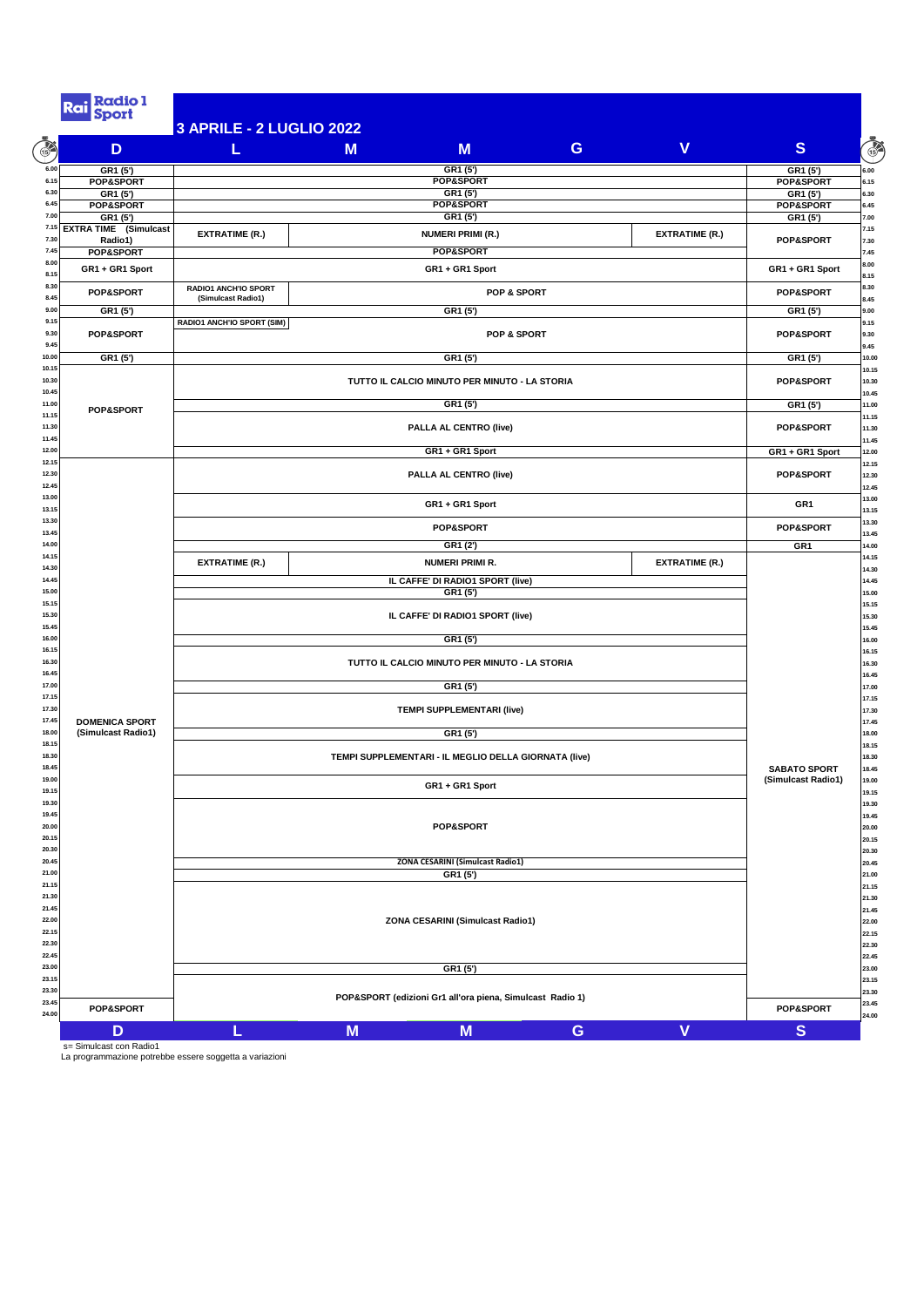| $\begin{picture}(120,115) \put(0,0){\line(1,0){155}} \put(15,0){\line(1,0){155}} \put(15,0){\line(1,0){155}} \put(15,0){\line(1,0){155}} \put(15,0){\line(1,0){155}} \put(15,0){\line(1,0){155}} \put(15,0){\line(1,0){155}} \put(15,0){\line(1,0){155}} \put(15,0){\line(1,0){155}} \put(15,0){\line(1,0){155}} \put(15,0){\line(1,0){155$ | D                                                   | 3 APRILE - 2 LUGLIO 2022 | M                         | M                                                       | G                  | $\mathbf V$ | S                                                  |  |
|---------------------------------------------------------------------------------------------------------------------------------------------------------------------------------------------------------------------------------------------------------------------------------------------------------------------------------------------|-----------------------------------------------------|--------------------------|---------------------------|---------------------------------------------------------|--------------------|-------------|----------------------------------------------------|--|
|                                                                                                                                                                                                                                                                                                                                             |                                                     |                          |                           |                                                         |                    |             |                                                    |  |
|                                                                                                                                                                                                                                                                                                                                             |                                                     |                          |                           | <b>AUBADE</b>                                           |                    |             |                                                    |  |
|                                                                                                                                                                                                                                                                                                                                             |                                                     |                          |                           |                                                         |                    |             |                                                    |  |
|                                                                                                                                                                                                                                                                                                                                             |                                                     |                          |                           |                                                         |                    |             |                                                    |  |
| 7.30<br>7.45                                                                                                                                                                                                                                                                                                                                |                                                     |                          |                           |                                                         |                    |             |                                                    |  |
| 8.00<br>8.15                                                                                                                                                                                                                                                                                                                                |                                                     |                          |                           |                                                         |                    |             |                                                    |  |
| 8.30<br>8.45                                                                                                                                                                                                                                                                                                                                |                                                     |                          |                           | <b>MATTINALE</b>                                        |                    |             |                                                    |  |
| 9.00<br>9.15                                                                                                                                                                                                                                                                                                                                |                                                     |                          |                           |                                                         |                    |             |                                                    |  |
| 9.30                                                                                                                                                                                                                                                                                                                                        |                                                     |                          |                           |                                                         |                    |             |                                                    |  |
| 9.45<br>10.00                                                                                                                                                                                                                                                                                                                               |                                                     |                          |                           |                                                         |                    |             |                                                    |  |
| 10.15<br>10.30                                                                                                                                                                                                                                                                                                                              |                                                     |                          |                           |                                                         |                    |             |                                                    |  |
| 10.45<br>11.00                                                                                                                                                                                                                                                                                                                              |                                                     |                          |                           |                                                         |                    |             |                                                    |  |
| 11.15                                                                                                                                                                                                                                                                                                                                       | <b>CONCERTI NEL PARCO</b>                           |                          |                           |                                                         |                    |             | <b>SABATO IN CONCERTO</b>                          |  |
| 11.30<br>11.45                                                                                                                                                                                                                                                                                                                              | <b>CD DELLA SETTIMANA</b>                           |                          |                           | I CONCERTI DELL'ORCHESTRA SINFONICA NAZIONALE DELLA RAI |                    |             |                                                    |  |
| 12.00<br>12.15                                                                                                                                                                                                                                                                                                                              | <b>LUNARIO</b>                                      |                          |                           |                                                         |                    |             | <b>LUNARIO</b>                                     |  |
| 12.30<br>12.45                                                                                                                                                                                                                                                                                                                              |                                                     |                          |                           | CHI E' DI SCENA                                         |                    |             |                                                    |  |
| 13.00<br>13.15                                                                                                                                                                                                                                                                                                                              | CHI E' DI SCENA                                     | <b>GLOSSARIO</b>         |                           |                                                         |                    |             |                                                    |  |
| 13.30                                                                                                                                                                                                                                                                                                                                       |                                                     |                          |                           | I CONCERTI DEL QUIRINALE                                |                    |             |                                                    |  |
| 13.45<br>14.00                                                                                                                                                                                                                                                                                                                              | <b>ALAMIRE - MUSICA</b><br><b>ANTICA</b>            | <b>NOVITA' CD</b>        |                           |                                                         |                    |             | <b>ALAMIRE - MUSICA</b><br><b>ANTICA</b>           |  |
| 14.15<br>14.30                                                                                                                                                                                                                                                                                                                              | <b>IMMAGINI DAL MONDO</b>                           |                          |                           | <b>ATLAS</b>                                            |                    |             | <b>IMMAGINI DAL MONDO</b>                          |  |
| 14.45<br>15.00                                                                                                                                                                                                                                                                                                                              |                                                     |                          |                           |                                                         |                    |             | <b>MUSICA DA CAMERA</b>                            |  |
| 15.15                                                                                                                                                                                                                                                                                                                                       | <b>MUSICA DA CAMERA</b>                             |                          |                           | <b>ALAMIRE - MUSICA ANTICA</b>                          |                    |             |                                                    |  |
| 15.30<br>15.45                                                                                                                                                                                                                                                                                                                              |                                                     |                          |                           |                                                         |                    |             |                                                    |  |
| 16.00<br>16.15                                                                                                                                                                                                                                                                                                                              | <b>POMERIDIANA</b>                                  |                          |                           |                                                         |                    |             |                                                    |  |
| 16.30<br>16.45                                                                                                                                                                                                                                                                                                                              |                                                     | <b>MUSICA DA CAMERA</b>  |                           |                                                         |                    |             |                                                    |  |
| 17.00<br>17.15                                                                                                                                                                                                                                                                                                                              |                                                     |                          |                           |                                                         |                    |             |                                                    |  |
| 17.30                                                                                                                                                                                                                                                                                                                                       |                                                     | <b>STRUMENTARIO</b>      |                           |                                                         |                    |             |                                                    |  |
| 17.45<br>18.00                                                                                                                                                                                                                                                                                                                              | <b>OPERA</b>                                        | <b>POMERIDIANA</b>       |                           |                                                         |                    |             |                                                    |  |
| 18.15<br>18.30                                                                                                                                                                                                                                                                                                                              |                                                     |                          |                           | <b>SUB LUCE</b>                                         |                    |             | <b>DAL VIVO</b>                                    |  |
| 18.45<br>19.00                                                                                                                                                                                                                                                                                                                              |                                                     |                          |                           |                                                         |                    |             |                                                    |  |
| 19.15<br>19.30                                                                                                                                                                                                                                                                                                                              |                                                     |                          |                           | <b>FILM MUSIC STARS</b>                                 |                    |             | <b>CONTEMPORANEI</b>                               |  |
| 19.45                                                                                                                                                                                                                                                                                                                                       | <b>INCISI DI MEMORIA</b>                            |                          |                           | <b>INCIDENTAL MUSIC</b>                                 |                    |             |                                                    |  |
| 20.00<br>20.15                                                                                                                                                                                                                                                                                                                              |                                                     |                          | <b>CD DELLA SETTIMANA</b> |                                                         |                    |             | <b>CD DELLA SETTIMANA</b>                          |  |
| 20.30<br>20.45                                                                                                                                                                                                                                                                                                                              | <b>PROGRESSIONE</b><br><b>ASCENDENTE (dall'1/5)</b> |                          |                           |                                                         |                    |             |                                                    |  |
| 21.00<br>21.15                                                                                                                                                                                                                                                                                                                              |                                                     |                          |                           |                                                         |                    |             |                                                    |  |
| 21.30                                                                                                                                                                                                                                                                                                                                       | <b>IN SALA</b>                                      |                          |                           | <b>IN SALA</b>                                          |                    |             | (dall'1/5 21.15<br>IN SALA<br>in onda dalle 21.00) |  |
| 21.45<br>22.00                                                                                                                                                                                                                                                                                                                              | (dall'1/5 in onda dalle<br>21.00                    |                          |                           |                                                         |                    |             |                                                    |  |
| 22.15<br>22.30                                                                                                                                                                                                                                                                                                                              |                                                     |                          |                           |                                                         |                    |             | <b>DIALOGHI</b>                                    |  |
|                                                                                                                                                                                                                                                                                                                                             |                                                     |                          |                           |                                                         | CD DELLA SETTIMANA |             |                                                    |  |
| 22.45                                                                                                                                                                                                                                                                                                                                       |                                                     |                          |                           |                                                         |                    |             |                                                    |  |
| 23.00<br>23.15                                                                                                                                                                                                                                                                                                                              |                                                     |                          |                           |                                                         |                    |             |                                                    |  |
| 23.30<br>23.45                                                                                                                                                                                                                                                                                                                              | <b>NOTE DI PASSAGGIO</b>                            |                          |                           | <b>NOTE DI PASSAGGIO</b>                                |                    |             | <b>NOTE DI PASSAGGIO</b>                           |  |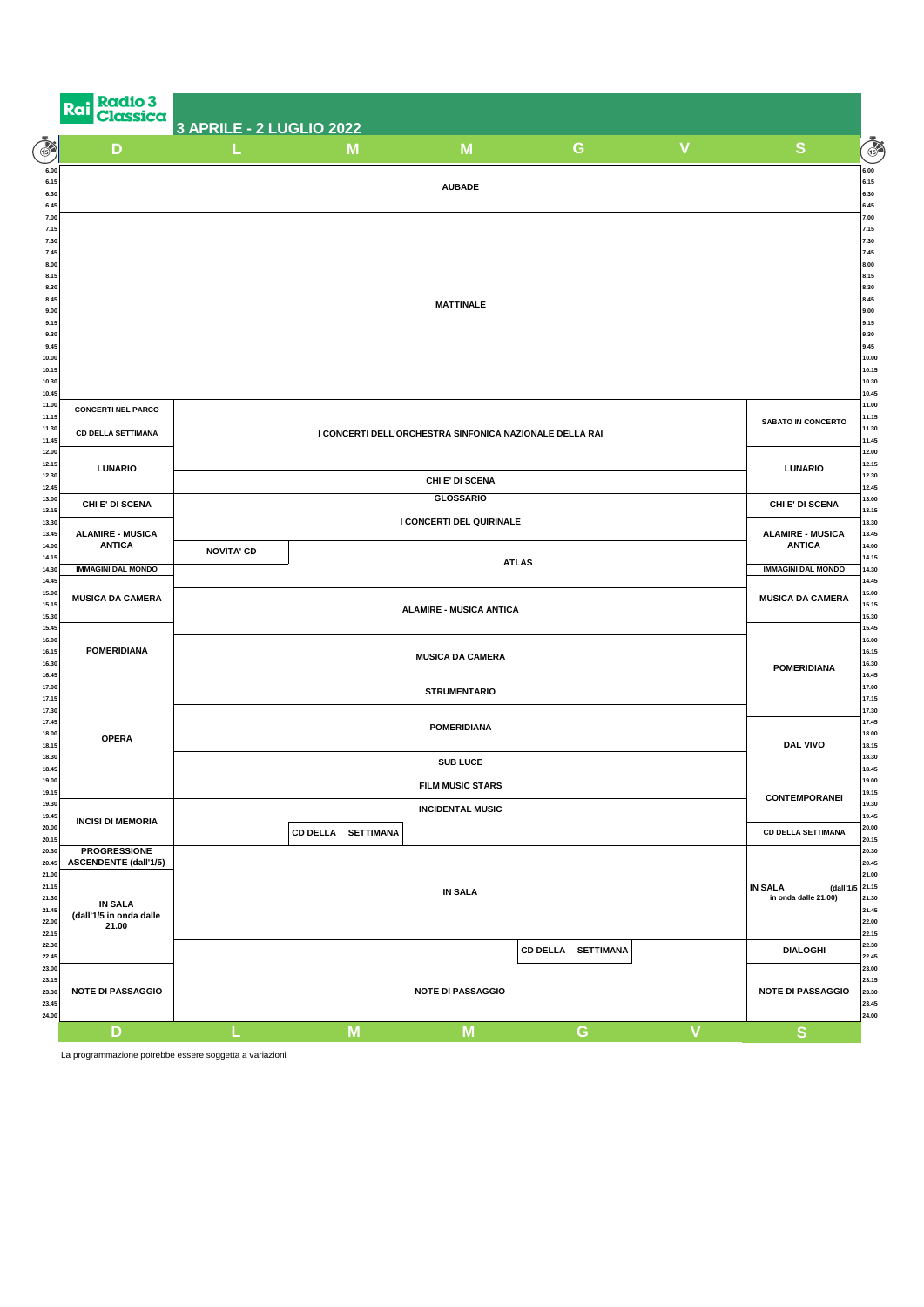|                                                                                                                                                                                                                                                                                                                                                     | <b>Radio</b><br>Rai<br>Live  | 3 APRILE - 2 LUGLIO 2022                  |                              |                                           |                                           |                          |                              |
|-----------------------------------------------------------------------------------------------------------------------------------------------------------------------------------------------------------------------------------------------------------------------------------------------------------------------------------------------------|------------------------------|-------------------------------------------|------------------------------|-------------------------------------------|-------------------------------------------|--------------------------|------------------------------|
| $\begin{picture}(120,115) \put(0,0){\line(1,0){15}} \put(15,0){\line(1,0){15}} \put(15,0){\line(1,0){15}} \put(15,0){\line(1,0){15}} \put(15,0){\line(1,0){15}} \put(15,0){\line(1,0){15}} \put(15,0){\line(1,0){15}} \put(15,0){\line(1,0){15}} \put(15,0){\line(1,0){15}} \put(15,0){\line(1,0){15}} \put(15,0){\line(1,0){15}} \put(15,0){\line$ | D                            |                                           | M                            | M                                         | G                                         | $\mathbf V$              | <sub>S</sub>                 |
|                                                                                                                                                                                                                                                                                                                                                     |                              |                                           |                              |                                           |                                           |                          |                              |
|                                                                                                                                                                                                                                                                                                                                                     |                              |                                           |                              | <b>MIX IN TIME</b>                        |                                           |                          |                              |
|                                                                                                                                                                                                                                                                                                                                                     |                              |                                           |                              |                                           |                                           |                          |                              |
|                                                                                                                                                                                                                                                                                                                                                     |                              |                                           |                              | <b>SCETATE</b>                            |                                           |                          |                              |
|                                                                                                                                                                                                                                                                                                                                                     |                              |                                           |                              | <b>MIX IN TIME</b>                        |                                           |                          |                              |
|                                                                                                                                                                                                                                                                                                                                                     | <b>WEEKEND LIVE</b>          | <b>PAESE MIO</b>                          | <b>10 PASSI NELLA STORIA</b> | <b>PAESE MIO</b>                          | <b>QUESTIONI DI STILO</b>                 | <b>PAESE MIO</b>         | <b>WEEKEND LIVE</b>          |
|                                                                                                                                                                                                                                                                                                                                                     | <b>PAESE MIO</b>             | <b>PANE E PASTA</b>                       | FOX IN A BOX                 | <b>IT'S NOW OR NEVER</b>                  | <b>PANE E PASTA</b>                       | QUESTIONI DI STILO       | FOX IN A BOX                 |
|                                                                                                                                                                                                                                                                                                                                                     | <b>10 PASSI NELLA STORIA</b> | <b>MUSICA MED</b>                         | <b>ERA ORA</b>               | <b>STAZIONI D'ITALIA</b>                  | <b>ERA ORA</b>                            | <b>STAZIONI D'ITALIA</b> | <b>10 PASSI NELLA STORIA</b> |
|                                                                                                                                                                                                                                                                                                                                                     | <b>ERA ORA</b>               | <b>NON SOLO</b><br><b>PERFORMING ARTS</b> | QUESTIONI DI STILO           | <b>NON SOLO</b><br><b>PERFORMING ARTS</b> | <b>NON SOLO</b><br><b>PERFORMING ARTS</b> | <b>MUSICA MED</b>        | <b>STAZIONI D'ITALIA</b>     |
|                                                                                                                                                                                                                                                                                                                                                     | <b>FRAME</b>                 | <b>SET LIST</b>                           | <b>IT'S NOW OR NEVER</b>     | <b>TICKET TO RIDE</b>                     | <b>FRAME</b>                              | <b>SET LIST</b>          | <b>TICKET TO RIDE</b>        |
|                                                                                                                                                                                                                                                                                                                                                     | <b>MEDITERRANEO</b>          | <b>TERRE DI CONFINE</b>                   | <b>SUE ECCELLENZE</b>        | <b>TERRE DI CONFINE</b>                   | <b>SUE ECCELLENZE</b>                     | <b>AUDITORIUM</b>        | <b>MEDITERRANEO</b>          |
|                                                                                                                                                                                                                                                                                                                                                     |                              |                                           |                              | <b>MIX IN TIME</b>                        |                                           |                          |                              |
|                                                                                                                                                                                                                                                                                                                                                     | <b>WEEKEND LIVE</b>          | <b>PAESE MIO</b>                          | <b>10 PASSI NELLA STORIA</b> | <b>PAESE MIO</b>                          | <b>QUESTIONI DI STILO</b>                 | <b>PAESE MIO</b>         | <b>WEEKEND LIVE</b>          |
|                                                                                                                                                                                                                                                                                                                                                     | <b>PAESE MIO</b>             | <b>PANE E PASTA</b>                       | FOX IN A BOX                 | <b>IT'S NOW OR NEVER</b>                  | <b>PANE E PASTA</b>                       | QUESTIONI DI STILO       | FOX IN A BOX                 |
|                                                                                                                                                                                                                                                                                                                                                     | <b>10 PASSI NELLA STORIA</b> | <b>MUSICA MED</b>                         | <b>ERA ORA</b>               | <b>STAZIONI D'ITALIA</b>                  | <b>ERA ORA</b>                            | <b>STAZIONI D'ITALIA</b> | <b>10 PASSI NELLA STORIA</b> |
|                                                                                                                                                                                                                                                                                                                                                     | <b>ERA ORA</b>               | <b>NON SOLO</b><br><b>PERFORMING ARTS</b> | <b>QUESTIONI DI STILO</b>    | <b>NON SOLO</b><br><b>PERFORMING ARTS</b> | <b>NON SOLO</b><br><b>PERFORMING ARTS</b> | <b>MUSICA MED</b>        | <b>STAZIONI D'ITALIA</b>     |
|                                                                                                                                                                                                                                                                                                                                                     | <b>FRAME</b>                 | <b>SET LIST</b>                           | <b>IT'S NOW OR NEVER</b>     | <b>TICKET TO RIDE</b>                     | <b>FRAME</b>                              | <b>SET LIST</b>          | <b>TICKET TO RIDE</b>        |
|                                                                                                                                                                                                                                                                                                                                                     | <b>MEDITERRANEO</b>          | <b>TERRE DI CONFINE</b>                   | <b>SUE ECCELLENZE</b>        | <b>TERRE DI CONFINE</b>                   | <b>SUE ECCELLENZE</b>                     | <b>AUDITORIUM</b>        | <b>MEDITERRANEO</b>          |
|                                                                                                                                                                                                                                                                                                                                                     |                              |                                           |                              |                                           |                                           |                          |                              |
|                                                                                                                                                                                                                                                                                                                                                     |                              |                                           |                              |                                           |                                           |                          |                              |
|                                                                                                                                                                                                                                                                                                                                                     |                              |                                           |                              |                                           |                                           |                          |                              |
|                                                                                                                                                                                                                                                                                                                                                     |                              |                                           |                              |                                           |                                           |                          |                              |
|                                                                                                                                                                                                                                                                                                                                                     | D                            | L                                         | M                            | M                                         | G                                         | $\overline{\mathsf{v}}$  | S                            |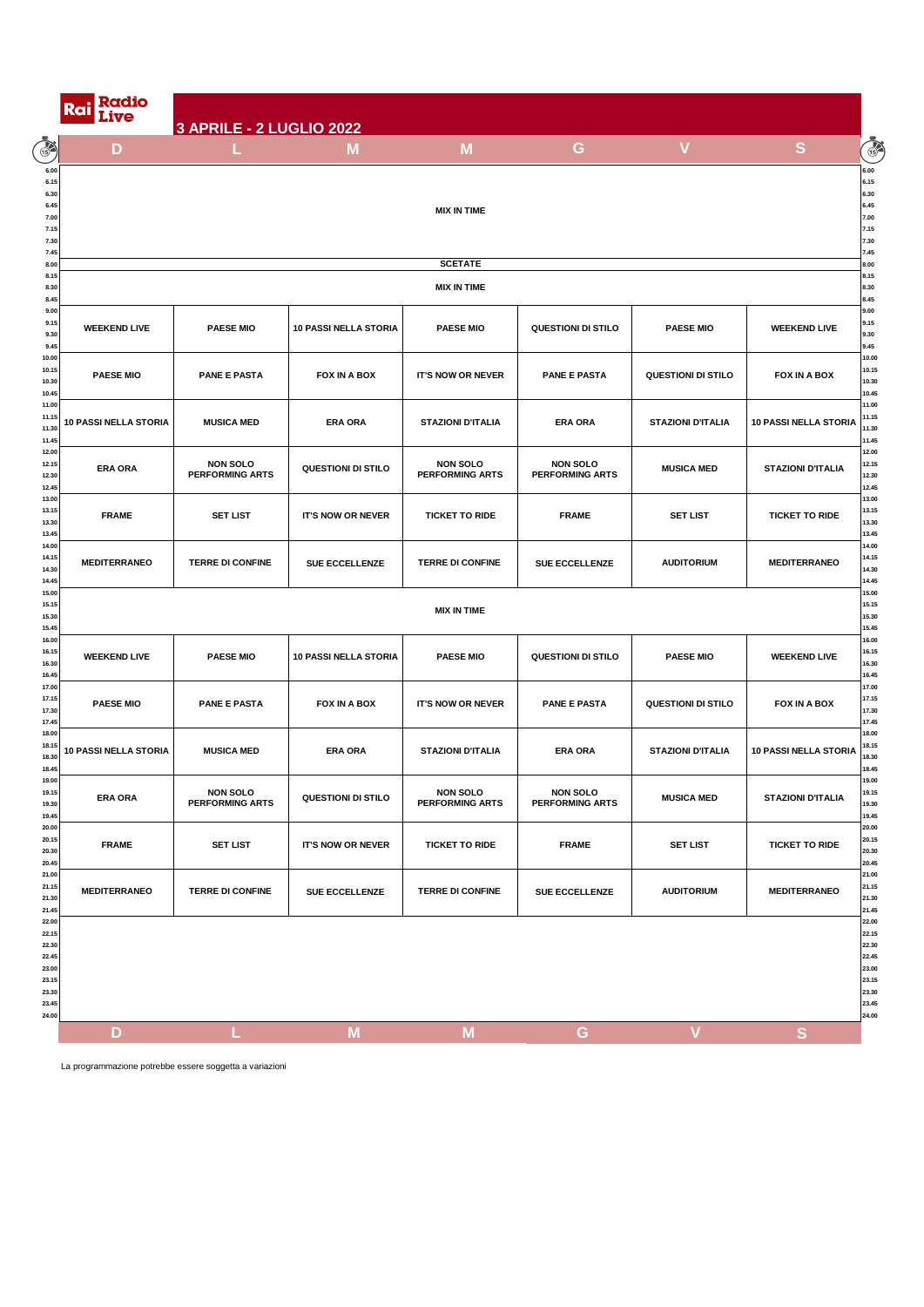|                   | Radio<br>Rai<br>Techete' | 3 APRILE - 2 LUGLIO 2022 |   |                        |             |                         |              |                  |  |  |
|-------------------|--------------------------|--------------------------|---|------------------------|-------------|-------------------------|--------------|------------------|--|--|
| $\circledS$       | D                        |                          | M | M                      | ${\bf G}$   | $\mathbf V$             | ${\bf S}$    | $\sum_{i=1}^{n}$ |  |  |
| 6.00<br>6.15      |                          |                          |   | PILLOLE DI VARIETA'    |             |                         |              | 6.00<br>6.15     |  |  |
| 6.30<br>6.45      |                          |                          |   |                        |             |                         |              | 6.30<br>6.45     |  |  |
| 7.00<br>7.15      |                          |                          |   | I GRANDI PERSONAGGI    |             |                         |              | 7.00<br>7.15     |  |  |
| 7.30              |                          |                          |   | PILLOLE DI VARIETA'    |             |                         |              | 7.30             |  |  |
| 7.45<br>$\bf8.00$ |                          |                          |   |                        |             |                         |              | 7.45<br>8.00     |  |  |
| 8.15<br>8.30      |                          |                          |   | VIA ASIAGO 10          |             |                         |              | 8.15<br>8.30     |  |  |
| 8.45<br>9.00      |                          |                          |   | PILLOLE DI VARIETA'    |             |                         |              | 8.45<br>9.00     |  |  |
| 9.15<br>9.30      |                          |                          |   |                        |             |                         |              | 9.15<br>9.30     |  |  |
| 9.45<br>10.00     |                          |                          |   | <b>GLI SPECIALI</b>    |             |                         |              | 9.45<br>10.00    |  |  |
| 10.15<br>10.30    |                          |                          |   |                        |             |                         |              | 10.15<br>10.30   |  |  |
| 10.45<br>11.00    |                          |                          |   | PILLOLE DI VARIETA'    |             |                         |              | 10.45<br>11.00   |  |  |
| 11.15<br>11.30    |                          | <b>FICTION</b>           |   |                        |             |                         |              |                  |  |  |
| 11.45             |                          |                          |   |                        |             |                         |              | 11.30<br>11.45   |  |  |
| 12.00<br>12.15    |                          |                          |   | PILLOLE DI VARIETA'    |             |                         |              | 12.00<br>12.15   |  |  |
| 12.30<br>12.45    |                          |                          |   | LE STORIE DELLA RADIO  |             |                         |              | 12.30<br>12.45   |  |  |
| 13.00<br>13.15    |                          |                          |   |                        |             |                         |              | 13.00<br>13.15   |  |  |
| 13.30<br>13.45    |                          |                          |   | PILLOLE DI VARIETA'    |             |                         |              | 13.30<br>13.45   |  |  |
| 14.00<br>14.15    |                          |                          |   |                        |             |                         |              | 14.00<br>14.15   |  |  |
| 14.30<br>14.45    |                          |                          |   | <b>SPORT</b>           |             |                         |              | 14.30<br>14.45   |  |  |
| 15.00<br>15.15    |                          |                          |   | PILLOLE DI VARIETA'    |             |                         |              | 15.00<br>15.15   |  |  |
| 15.30             |                          |                          |   |                        |             |                         |              | 15.30            |  |  |
| 15.45<br>16.00    |                          |                          |   | LE STORIE DELLA MUSICA |             |                         |              | 15.45<br>16.00   |  |  |
| 16.15<br>16.30    |                          |                          |   | PILLOLE DI VARIETA'    |             |                         |              | 16.15<br>16.30   |  |  |
| 16.45<br>17.00    |                          |                          |   |                        |             |                         |              | 16.45<br>17.00   |  |  |
| 17.15<br>17.30    |                          |                          |   | I TEATRI DELLA RADIO   |             |                         |              | 17.15<br>17.30   |  |  |
| 17.45<br>18.00    |                          |                          |   |                        |             |                         |              | 17.45<br>18.00   |  |  |
| 18.15<br>18.30    |                          |                          |   | PILLOLE DI VARIETA'    |             |                         |              | 18.15<br>18.30   |  |  |
| 18.45<br>19.00    |                          |                          |   | I GRANDI PERSONAGGI    |             |                         |              | 18.45<br>19.00   |  |  |
| 19.15             |                          |                          |   |                        |             |                         |              | 19.15<br>19.30   |  |  |
| 19.30<br>19.45    |                          |                          |   | PILLOLE DI VARIETA'    |             |                         |              | 19.45            |  |  |
| 20.00<br>20.15    |                          |                          |   | VIA ASIAGO 10          |             |                         |              | 20.00<br>20.15   |  |  |
| 20.30<br>20.45    |                          |                          |   |                        |             |                         |              | 20.30<br>20.45   |  |  |
| 21.00<br>21.15    |                          |                          |   | PILLOLE DI VARIETA'    |             |                         |              | 21.00<br>21.15   |  |  |
| 21.30<br>21.45    |                          |                          |   |                        |             |                         |              | 21.30<br>21.45   |  |  |
| 22.00<br>22.15    |                          |                          |   | <b>GLI SPECIALI</b>    |             |                         |              | 22.00<br>22.15   |  |  |
| 22.30<br>22.45    |                          |                          |   | PILLOLE DI VARIETA'    |             |                         |              | 22.30<br>22.45   |  |  |
| 23.00             |                          |                          |   |                        |             |                         |              | 23.00            |  |  |
| 23.15<br>23.30    |                          |                          |   | <b>FICTION</b>         |             |                         |              | 23.15<br>23.30   |  |  |
| 23.45<br>24.00    |                          |                          |   |                        |             |                         |              | 23.45<br>24.00   |  |  |
|                   | D                        | L.                       | M | M                      | $\mathbf G$ | $\overline{\mathsf{V}}$ | $\mathbf{s}$ |                  |  |  |